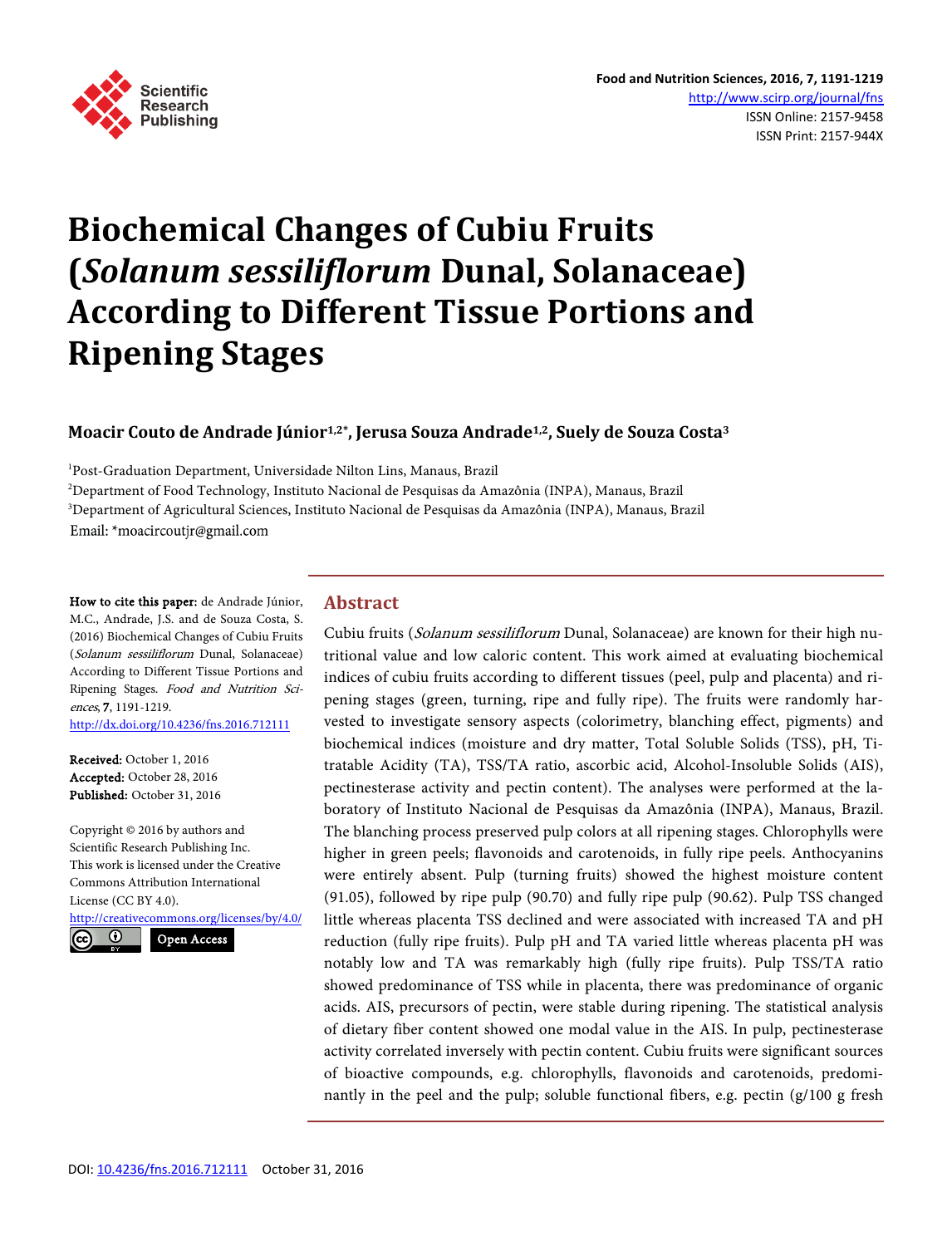weight), particularly in the green peel (1.00) and the fully ripe pulp (1.12), and other versatile molecules, e.g. ascorbic acid (mg/100 g fresh weight), especially in the fully ripe peel (32.45) and placenta (24.84) and the turning placenta (21.27). Cubiu fruits are rich in ascorbic acid and should be included in the human diet.

## **Keywords**

Cocona, Fruit Placenta, Medicinal Plant, Pectinesterase Activity, Vitamin C

# **1. Introduction**

The human population of the Amazonian region has long used fruits from a species of the Solanaceae family commonly referred to as cubiu (Solanum sessiliflorum Dunal) in Brazil, cocona in Colombia and Peru and tupiru in Venezuela [\[1\]](#page-23-0) [\[2\].](#page-23-1) Cubiu herbaceous plants have drawn the attention of researchers for their biological versatility (preferential heliophilous or facultative ombrophilous plants), their capacity to grow in upland or lowland areas, their climacteric (ethylene-dependent) as well as non-climacteric (ethylene-independent) behavior (depending on the cultivar or the genotype) and the good technological quality of their fruits for the food industry [\[1\]](#page-23-0) [\[3\]](#page-23-2) [\[4\]](#page-23-3) [\[5\].](#page-23-4)

Cubiu fruits are made up by the endocarp (also called placenta), a soft-textured (jelly-like) tissue that fills out the whole locular cavity and by the harder-textured surrounding pulp (or mesocarp), with a variable thickness proportional to the size of the fruit [\[6\].](#page-23-5) Similar to other Solanaceae fruits (e.g. tomatoes), cubiu seeds are numerous and embedded in the locular tissue  $[2]$  [\[7\].](#page-23-6) The cubiu fruit peel (or exocarp) constitutes a thin layer that is, however, resistant to digital compression and to peel. All these tissue portions are edible and technologically profitable, *i.e.* they may give rise to new food products of excellent quality and deserve further investigation.

In fact, all the different tissue portions of cubiu fruits  $(i.e.$  peel, pulp and placenta) have already been successfully used for the preparation of high-quality foods such as dehydrated peels, palatable juices, hypocaloric jellies, among other delicatessens, although the pulp has been studied more extensively for its broader commercial interest, as in the present work (**Figure 1**) [\[3\]](#page-23-2) [\[8\].](#page-23-7)

Cubiu is considered as a significant fruit to the Amazonian diet and is characterized as a nutrient-dense (e.g. minerals, soluble fibers such as pectin), low-calorie fruit [\[6\].](#page-23-5) However, little remains known about the biochemical changes of cubiu fruits according to different tissue portions, e.g. in the fruit peel, regarding pigments, i.e. colorimetry, chlorophylls (a, b and total), total flavonoids and anthocyanins, total carotenoids; in the fruit pulp, i.e. the effects of grinding and blanching on color changes, dietary fibers (Alcohol-Insoluble Solids or AIS and pectin) and pectinesterase activity; in the pulp and the placenta of the fruits, i.e. Total Soluble Solids (TSS), pH, Titratable Acidity (TA), TSS/TA ratio; in the three tissue portions, *i.e.* moisture and dry matter, the aforementioned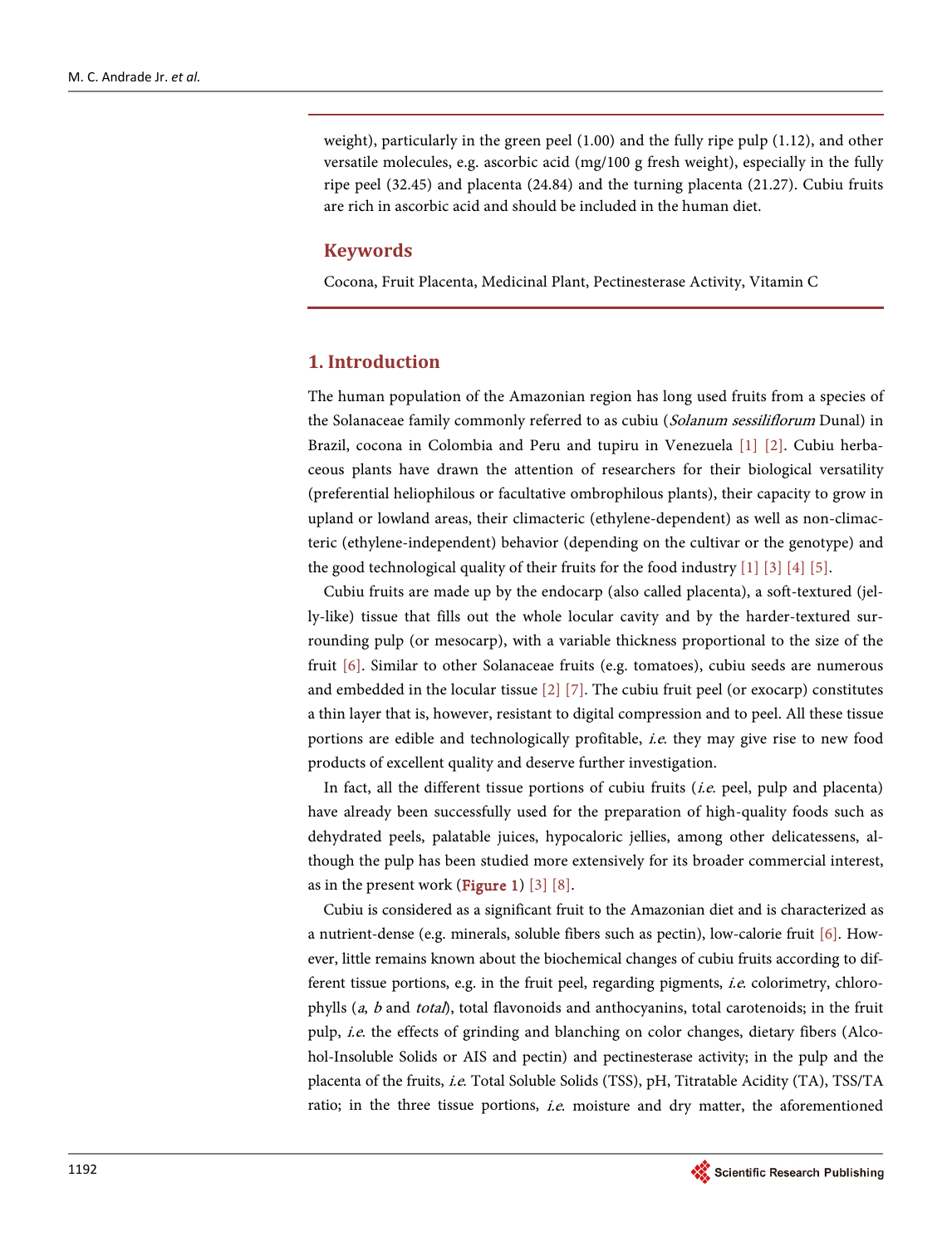<span id="page-2-0"></span>

Figure 1. Transverse section of ripe cubiu fruit with histological details. Note: The histological structure of cubiu fruit does not greatly change during ripening, making it always possible for a suitable tissue separation and utilization. However, from the green fruit stage to that of ripe fruit, the colors of the internal structures change from the light citrine yellow to the more pronounced yellow. As further discussed with regard to cubiu, color modifications are equally related to the changes in the pigment content of the fruit tissues.

pigments (except chlorophylls), ascorbic acid (or vitamin C), AIS and pectin. Nevertheless, it is first imperative to review the main concepts and features of these biochemical indices in order to grasp their relevance in the ripening process of cubiu fruits.

Fruit ripening is a complex, genetically programmed process, resulting in remarkable changes in the color, texture, flavor and aroma of the fruit [\[9\].](#page-23-8) Fruit pigments are the chemicals responsible for the peel and flesh color and during the ripening process, many fruits undergo significant changes in their pigment composition [\[10\]](#page-23-9) [\[11\].](#page-23-10) These changes include both the degradation of existing pigments and the synthesis of new pigments (in many cases, both processes occur simultaneously) [\[10\].](#page-23-9) The fruit color usually changes from green (associated with elevated chlorophyll content) to yellow or red (associated with the degradation of chlorophyll structure and the synthesis and/or revelation of existing carotenoids) or yet red-purple (associated with anthocyanins, capable of masking carotenoid and chlorophyll content) [\[10\]](#page-23-9) [\[11\]](#page-23-10) [\[12\].](#page-23-11)

Plant leaves are the primary photosynthetic organs responsible for the conversion of carbon dioxide and water to carbohydrate and oxygen by using solar energy [\[13\].](#page-23-12)  Chlorophylls a and b enable light harvesting for photosynthesis, while carotenoids (carotenes and xanthophylls) and anthocyanins afford protection from excess light, e.g. during leaf development or abiotic stress [\[14\].](#page-23-13) However, non-foliar photosynthesis may be regarded as an important strategy of additional carbon-acquisition (while chlorophyllous stems or aerial roots can even serve as primary photosynthetic organs, reproductive structures can derive up to 60% of their total carbon requirement from own carbon dioxide fixation) [\[15\].](#page-24-0) In addition, for certain fruits, e.g. olives (Olea spp., Oleaceae), which remain green for a long period (with their chloroplasts active even when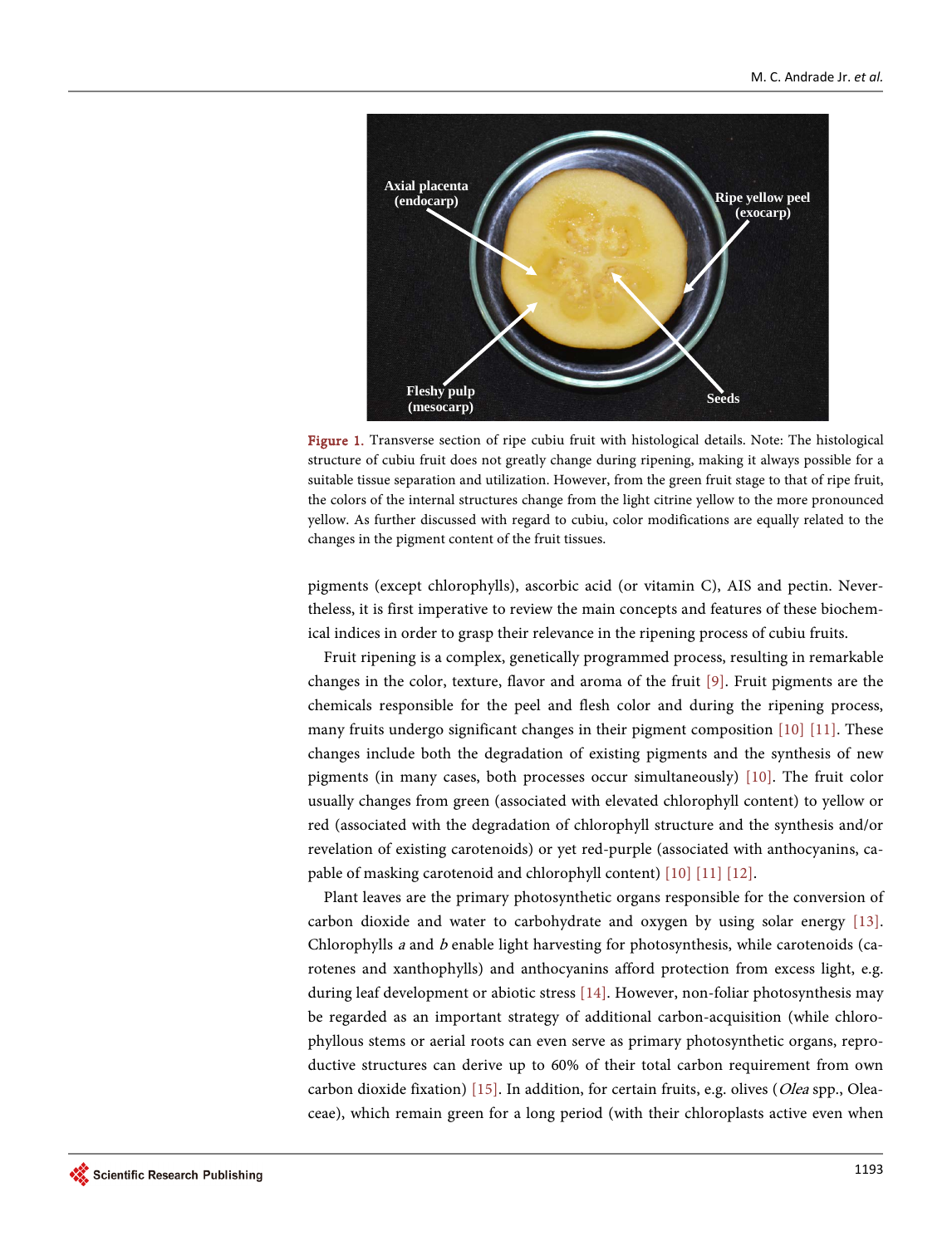changes in pigmentation occur), photosynthesis is a secondary source of sugars for the fruits themselves [\[16\].](#page-24-1)

Cubiu fruits exhibit distinctive colors according to the four ripening stages described as patterns by the Brazilian Amazonian population [\[1\]](#page-23-0) [\[17\].](#page-24-2) At the initial ripening stage, the fruit surface is completely green and shiny. At the turning stage of ripening, the fruit surface is mid green, turning to lighting green or greenish-yellow. At the ripe stage, the fruit surface is completely yellow and shiny. At the fully ripe stage, the fruit surface is deeply colored red wine. Nonetheless, this description is not categorical and the ripening fruits may present many intermediate colors. Hence, colorimetric accuracy is important. Albeit the biochemical basis of cubiu fruit colors during ripening remained unknown until the present work. As the natives of the Brazilian Amazonia consume cubiu fruits at all ripening stages, the fruit peel color aids them in the judgment of the best culinary use. For instance, whole cubiu fruits at the green and turning stages are suitable for the preparation of fish stews. The pulp of ripe (or fully ripe) cubiu fruits is suitable for the preparation of jellies and other delicacies. As cubiu placenta is very acidic, it is used to season fish instead of lemon (Citrus limon (L.) Osbeck, Rutaceae).

Importantly, when fresh cubiu fruits are peeled and the tissues are exposed to air, they are quickly brown (no matter the ripening stage). Fruit tissue browning may be actually the result of cellular breakdown, leading to the mixing of browning-related enzymes and their substrates, which results in (enzymatic) oxidation in the presence of oxygen [\[18\].](#page-24-3) After mechanical cutting, phenols release also represents a deleterious effect as these compounds become high-affinity substrates for browning-related enzymes and cubiu fruits are rich in phenols [\[6\]](#page-23-5) [\[19\].](#page-24-4) Therefore, fruit tissue browning is a multifactorial process that can be divided into two major types: the enzymatic browning (especially including peroxidase (EC 1.11.1.7) and polyphenol oxidase (EC 1.10.3.1) activity) and the non-enzymatic browning (comprising the Maillard reaction, caramelization, ascorbic acid browning, among others) [\[19\]](#page-24-4) [\[20\].](#page-24-5) However, because plant peroxidases are glycosylated proteins, peroxidase is thought to be the most heat stable enzyme in plants and it is also assumed that if peroxidase is destroyed, it is highly probable that other enzymes involved in reactions leading to quality deterioration will, likewise, have been inactivated [\[21\]](#page-24-6) [\[22\]](#page-24-7) [\[23\].](#page-24-8)

There are several methods employed in the prevention of enzymatic browning. These methods can be applied during the processing (e.g. hot water blanching, freezing (−18˚C), irradiation) and as inhibitors targeted towards the enzyme substrates (e.g. ascorbic acid as a reducing agent) [\[20\].](#page-24-5) Ascorbic acid effectively plays a complex role throughout the browning process. It can both inhibit polyphenol oxidase (as a chelating agent) and promote browning (in the presence of amino acids) [\[20\].](#page-24-5) Apart from these potential detrimental effects on fruit appearance, ascorbic acid is highly beneficial for human health (e.g. antioxidant function, collagen formation, carnitine synthesis, neurotransmitter synthesis, detoxification, formation of cholesterol to bile acids, iron (Fe $3+$  $\rightarrow$  Fe<sup>2+</sup>) and copper (Cu<sup>2+</sup>  $\rightarrow$  Cu<sup>+</sup>) absorption, corticosteroid synthesis) [\[24\].](#page-24-9) Until the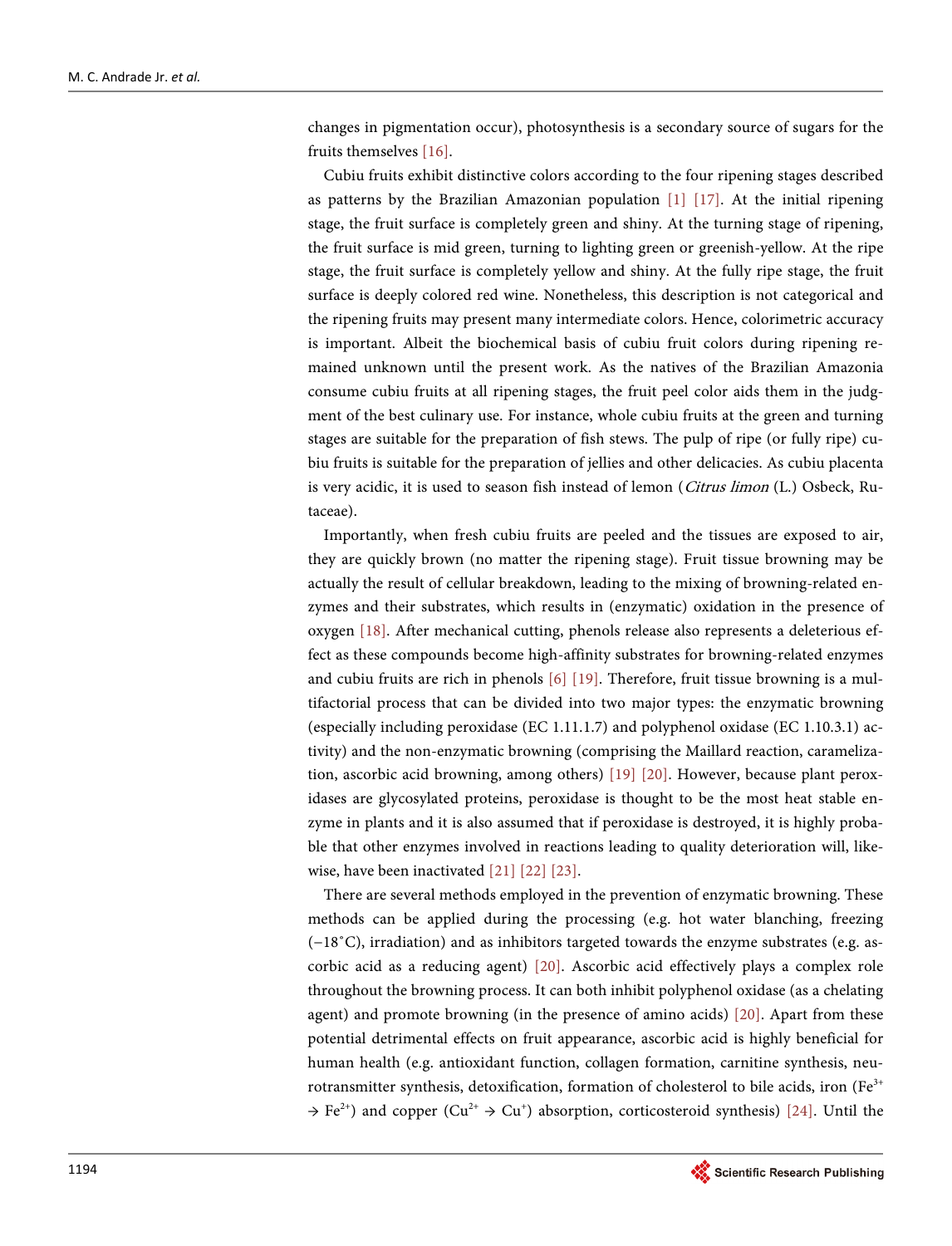present work, ascorbic acid changes remained unknown in cubiu fruit tissues at different ripening stages. Furthermore, the potential human health benefits of plant pigments such as chlorophylls (e.g. cancer prevention via antioxidant and antimutagenic activities), carotenoids (including vitamin A precursors, e.g.  $\beta$ -carotene) and anthocyanins (e.g. antioxidant activity and neuroprotection), raise scientific interest and deserve further investigation [\[1\]](#page-23-0) [\[25\]](#page-24-10) [\[26\].](#page-24-11)

Also, the amount of moisture is one of the most fundamental analytical procedures that can be performed on a food product; the dry matter that remains after moisture removal being commonly referred to as total solids [\[1\].](#page-23-0) TSS are especially used as indicators of total sugar content in fruits, providing information on the fruit maturation state; on the other hand, they are formed by water-soluble compounds such as organic acids, ascorbic acid and pecti[n \[27\]](#page-24-12) [\[28\].](#page-24-13) TSS are the most important quality parameters used to indicate sweetness of fresh and processed horticultural food products not only in laboratories for research, but also by industry to determine marketing standards [\[28\].](#page-24-13) The pH and the TA are affected by multiple factors, for instance, plant species, variety, genotype, environmental factors, growing conditions, ripening stages, time of harvest and postharvest treatments and storage [\[29\].](#page-24-14) In sum, TSS and TA as well as TSS/TA ratio are the common quality indicators used to determine sweetness, tartness of a fruit juice and degree of maturity of the fruits from which the juice was extracted, respectively [\[30\].](#page-25-0) As ascorbic acid is the least stable of all vitamins and it can be easily degraded during processing and storage, its content is taken as an indication of fruit freshness, retention of other compounds and a quality indicator for shelf life, especially for citrus-derived product[s \[31\]](#page-25-1) [\[32\].](#page-25-2)

Pectinesterase (EC 3.1.1.11) is one of the main enzymes involved in the breakdown of pectin [\[17\].](#page-24-2) Pectin is a hetero-polysaccharide predominantly containing galacturonic acid residues, in which varying proportions of the acid groups are present as methoxyl esters, while a certain amount of neutral sugars might be present as side chains [\[17\]](#page-24-2) [\[33\].](#page-25-3) Studying pectinesterase activity and pectin content in cubiu pulp will clarify their role in the softening process of the fruit during ripening. Thus, the aim of this work was to evaluate the aforesaid biochemical indices of cubiu fruits according to different tissue portions (peel, pulp and placenta) and ripening stages (green, turning, ripe and fully ripe).

## **2. Materials and Methods**

# **2.1. Cubiu Fruit Sample Preparation**

Cubiu fruits were randomly and manually harvested from herbaceous plants grown in low humic gley soil at the experimental farm of Universidade Federal do Amazonas (UFAM) in the municipality of Manaus, Brazil (2˚39'1.98" south and 60˚3'18.41" west, 67 m altitude). The determination of the ripening stages (green, turning, ripe and fully ripe) for the fruits was based on the four-color pattern described by the Amazonian population of Brazil (as previously detailed in the introduction of the present study) [\(Figure 2\)](#page-5-0). In addition to those standard colors, a supplementary criterion for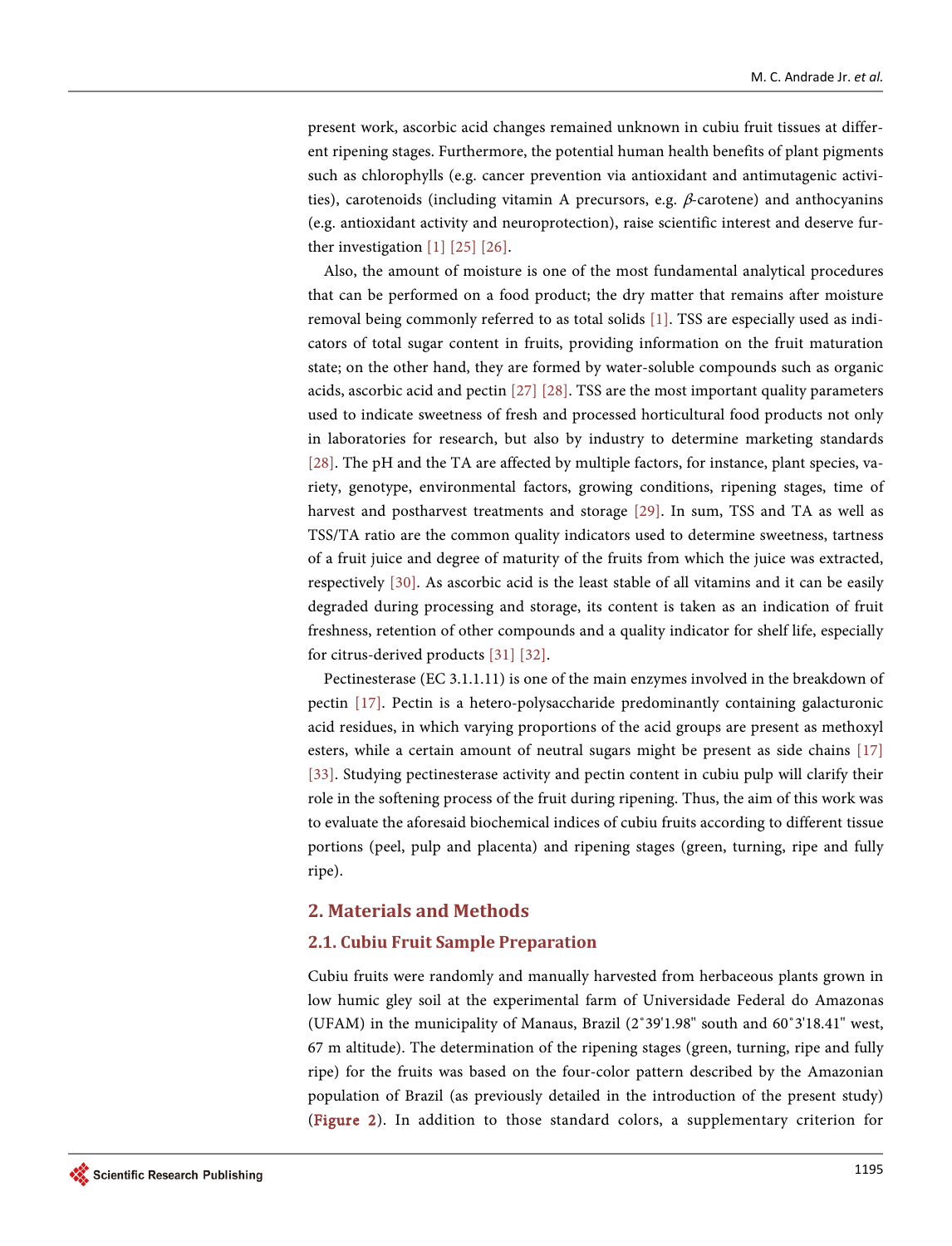<span id="page-5-0"></span>

Figure 2. Sub-sample of the 118 cubiu fruits herein studied at four ripening stages. Note: Cubiu fruits are exuberantly polychrome. It is, however, easy to distinguish the standard green stage (first sighted fruits on the stainless tray) from the turning stage (greenish-yellow fruits) or yet the typical ripe stage (completely yellow fruits) from the fully ripe stage (deeply colored red fruits on the last tray). As noted before, this description is not categorical and the ripening fruits may present many intermediate colors; hence the need for colorimetry to obtain accurate data.

the inclusion of the fruits in this study was their structural integrity (*i.e.* absence of injuries). After harvest, the fruits were transported in plastic containers to the laboratory (Instituto Nacional de Pesquisas da Amazônia—INPA) where the peels were washed and dried with paper towel at ambient temperature (22<sup> $\degree$ </sup>C). The sample size (*n* = 118) of whole cubiu fruits at four ripening stages (the independent variables of this study) included 41 green fruits, 26 turning fruits, 29 ripe fruits and 22 fully ripe fruits. The peel color of each fruit was determined by colorimetry (subsection 2.2.). Subsequently, the fruit tissue portions (peel, pulp and placenta) at the four ripening stages were carefully separated (subsection 2.3.) and homogenized in the blender (BLSTVB-RVO-000, Oster, USA). Mostly important blender parameters comprise the rotational speed (28.000 rpm), the electric motor power (1.400 W) and the pitcher size (2 L). Part of the homogenized material was immediately used for enzyme extraction as well as the determination of pectinesterase activity and other analyses (moisture and dry matter, pH, TA, TSS, TSS/TA ratio, ascorbic acid), pigment extraction (chlorophylls, total flavonoids and anthocyanins, total carotenoids), representing dependent variables to this study. The remaining part of the homogenized material was stored in polyethylene bags and kept in a freezer (−20˚C) until use in the analyses of other dependent variables of this study (*i.e.* AIS and pectin). Also, three fruits of each ripening stage were separated to study the blanching effect on pulp coloration (subsection 2.4.). Three replicates were prepared from each sample.

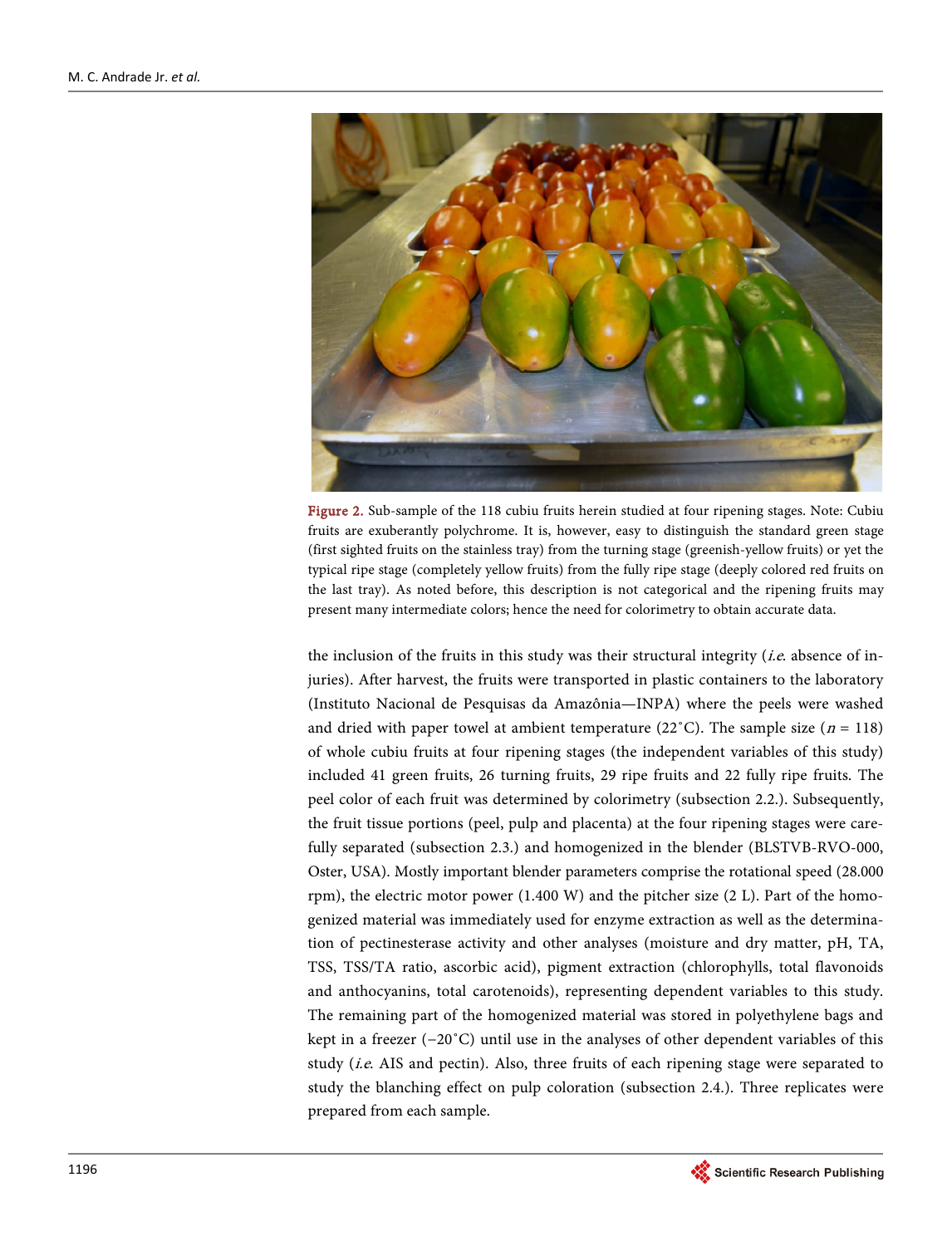# **2.2. Colorimetry of Cubiu Peels**

The fruit peel color was determined, using a Konica Minolta portable colorimeter (CR-400, Kyoto, Japan). The colorimeter was adjusted with a white standard calibration plate before use [\[34\].](#page-25-4) Three measurements were made in the equatorial region of each fruit. The colorimeter described color in three coordinates established by the CIE (*Commission Internationale d'Éclairage*): L<sup>\*</sup>, lightness, from 0 (black) to 100 (white); a<sup>\*</sup>, from  $-60$  (green) to 60 (red); and b<sup>\*</sup>, from  $-60$  (blue) to 60 (yellow) [\[34\]](#page-25-4) [35]. Chroma, or the intensity of a given hue, was calculated as follows:  $[(a^{*2} + b^{*2})^{1/2}]$  [\[35\]](#page-25-5) [\[36\]](#page-25-6) [\[37\]](#page-25-7) [\[38\].](#page-25-8) The hue angle (h<sup>o</sup>) was calculated as follows: h<sup>o</sup> =  $b*/a*$  [35].

# **2.3. Pulping of Cubiu Fruits**

Each fruit was cut transversely with a stainless steel knife so that the seeds were preserved. Fruit tissue portions were manually separated. The pulp adhered to the peel was carefully removed with a spatula. As other Solanaceae species, cubiu fruits present an axial placentation that facilitates the removal of this tissue portion [\[2\].](#page-23-1)

# **2.4. Blanching Effect on Cubiu Pulp**

Blanching is usually done at a specific temperature range ( $70^{\circ}$ C -  $100^{\circ}$ C) for a specific time frame (1 - 11 minutes) [\[39\]](#page-25-9) [\[40\].](#page-25-10) Three cubiu fruits of each ripening stage underwent pulping (subsection 2.3.). Cubiu pulps were cut to small pieces. Part of the sliced pulps was immediately ground in the blender for 2 minutes, forming a pasty material, then spread on four Petri dishes according to each ripening stage and photographed for later sensory analysis (control process). The remaining sliced pulps were immersed in boiling water (*i.e.* hot water blanching) with constant temperature control (98.5°C) for 1, 2, 3, 4, 5 and 6 minutes. After blanching, the samples were immediately cooled in an ice-water bath for 2 minutes and ground in the blender for 2 minutes, forming a pasty material, then spread on Petri dishes according to each ripening stage and photographed for subsequent sensory analysis (intervention process).

# **2.5. Enzyme Extraction from Cubiu Pulp**

The preparation of the enzyme extracts was similar to the method previously described for sweet bell peppers (*Capsicum annuum* L., Solanaceae) [\[17\]](#page-24-2) [\[41\].](#page-25-11) The enzyme extracts were prepared from 100 g of cubiu pulps of each studied ripening stage. Cubiu pulps were diced and homogenized in 100 mL of distilled and deionized water at 4˚C for 1 minute in the blender. The resultant homogenate was filtered through nylon (pore size 0.45  $\mu$ m) and the residue was resuspended in 100 mL of a 1 M NaCl solution at 4 $^{\circ}$ C and then further broken up with a mortar and pestle that were also cooled to  $4^{\circ}$ C. The resulting suspension was adjusted to pH 6.0 using a 1 M NaOH solution and the pH meter Quimis (0400RS, São Paulo, Brazil). After incubation (with stirring) at 4˚C for 1 hour, the solution was clarified by filtration through nylon (pore size 0.45 μm) and centrifugation (SL-703, SOLAB, Piracicaba, Brazil) at 15.000 rpm for 15 minutes at 4˚C. The resultant supernatant was used for pectinesterase activity analysis.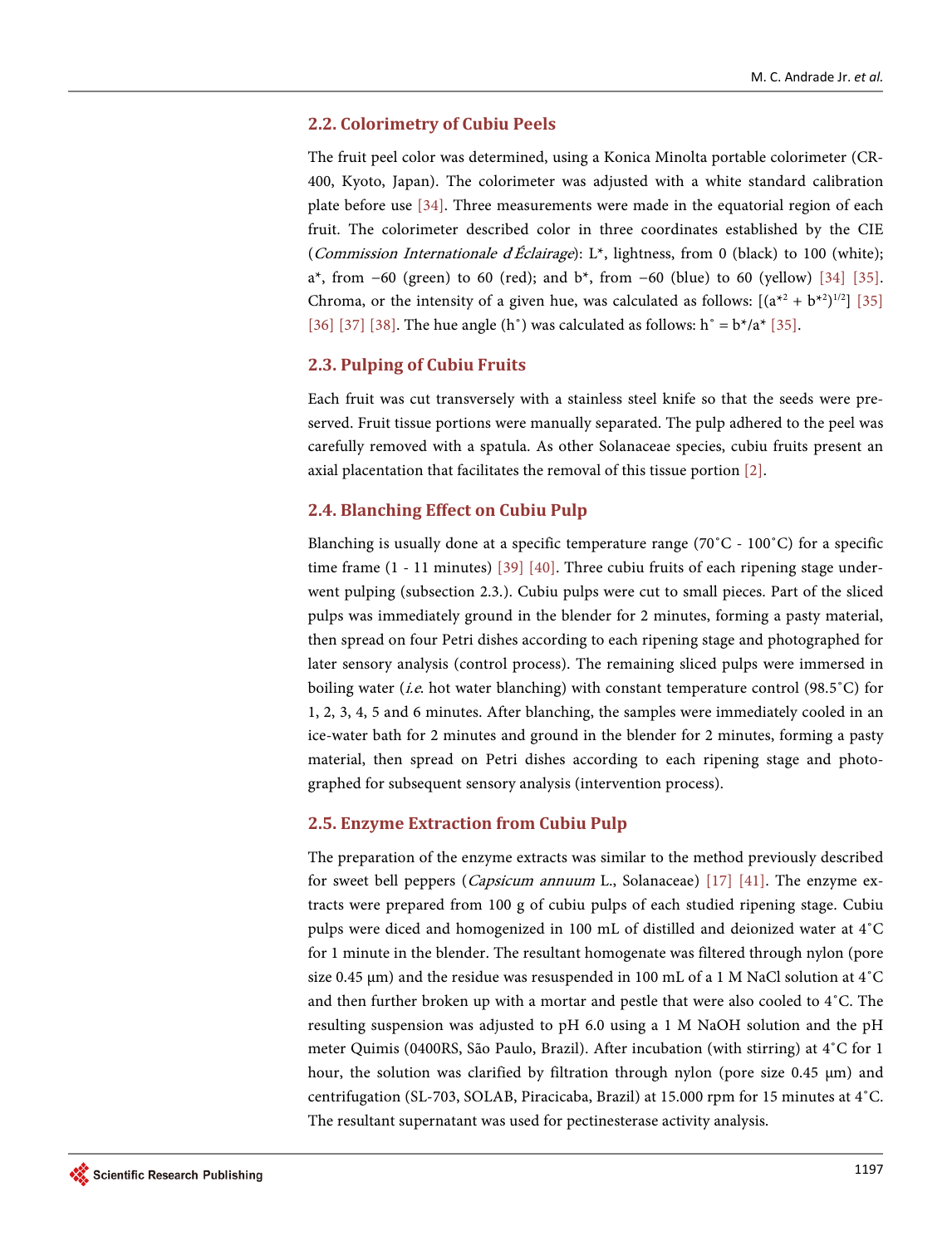# **2.6. Pectinesterase Activity in Cubiu Pulp**

As previously described [\[17\],](#page-24-2) pectinesterase activity can be assayed based on the release of either free carboxyl groups  $(-COOH)$  or methanol  $(CH<sub>3</sub>OH)$  from pectin. The most common technique is to measure the rate of release of -COOH from pectin (as in this work) using the pH stat described above. Fifty mL aliquots of 1.0% citric pectin (Sigma-Aldrich Inc., St. Louis, USA) diluted in a 0.1 M NaCl solution were used as substrates. The reaction was conducted under a controlled temperature range (29˚C - 30˚C) with constant stirring. Immediately after adjusting the pH to the narrow range of 6.99 - 7.00 using NaOH, the enzyme extract (2 mL) was added to the incubation mixture over a period of 30 minutes, which allowed for titration with a 0.025 M NaOH solution. The pectin de-esterification was complete when the pH underwent no further change. In parallel, a control experiment was performed with enzyme extract that was heat-inactivated by immersion in boiling water (98˚C) for 5 minutes followed by immediate immersion in an ice-water bath. The pectinesterase activity was then calculated. The pectinesterase unit was considered to be the amount of enzyme capable of catalyzing the release of 1 μmol of -COOH per g of fruit tissue portion (pulp) per 1 minute.

# **2.7. Moisture and Dry Matter of Cubiu Fruit Tissues**

According to methodology previously described [\[1\],](#page-23-0) freshly harvested cubiu fruits were homogenized in the blender and immediately kept in a furnace at 65˚C until constant weight was reached (12 hours). The dry matter was estimated by difference.

# **2.8. The pH and Titratable Acidity (TA) of Cubiu Pulp and Placenta**

The pH was measured using the calibrated pH meter. The determination of the TA was performed by titration with 0.1 M NaOH using phenolphthalein as the indicator [\[17\].](#page-24-2)  The results were expressed as the percentage of citric aci[d \[17\].](#page-24-2)

# **2.9. Total Soluble Solids (TSS) of Cubiu Pulp and Placenta**

TSS were measured in drops of undiluted juice from freshly harvested cubiu fruits, using a digital Reichert refractometer (AR200, New York, USA). The TSS/TA ratio was also calculated.

# **2.10. Ascorbic Acid of Cubiu Fruit Tissues**

In accordance with previous methodology [\[42\],](#page-25-12) with modifications, ascorbic acid was extracted from the three tissue portions of cubiu fruits at the four ripening stages herein studied, using 2 g of each sample previously homogenized. After the addition of approximately 50 mL of 0.5% oxalic acid solution, 100 mg of diatomaceous earth, vortex stirring for 30 seconds, filtration through filter paper (3 µm pores) and successive washings with 0.5% oxalic acid solution, the volume was ascertained to be 50 mL with 0.5% oxalic acid. Ascorbic acid was determined in test tubes containing 1 mL of the tissue extract samples (and 1 mL of oxalic acid in the blank), 3 mL of 0.5% oxalic acid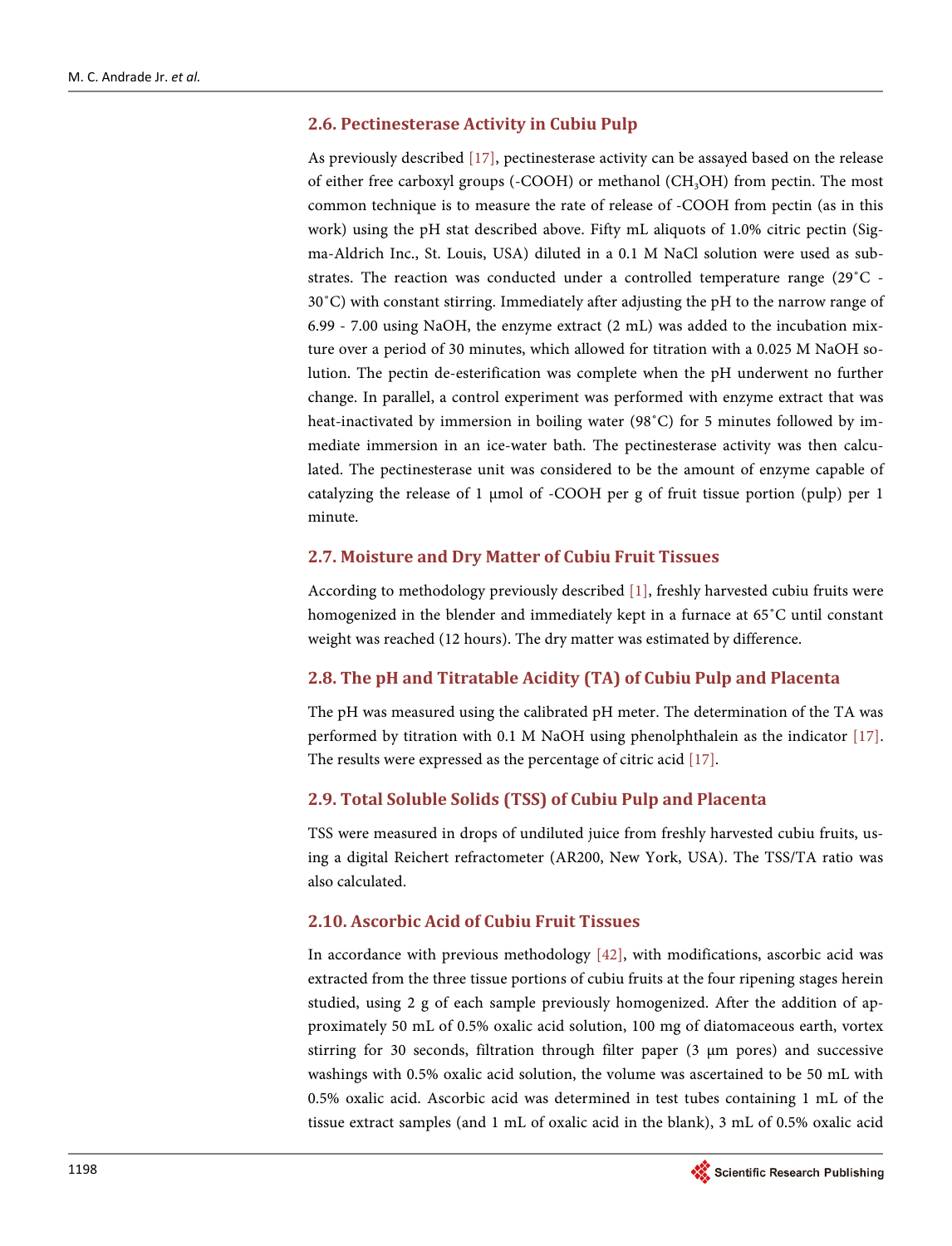solution, 3 drops of 2,6-dichlorophenolindophenol (or DPI), 1 mL of 2% 2,4-dinitrophenylhydrazine (or DNPH) in 9 N  $H_2SO_4$  and 1 drop of 2.5% alcoholic thiourea solution. Each test tube was heated in a water bath (100˚C) for 10 minutes and subsequently cooled in an ice bath, then slowly added by 5 mL of 85%  $H_2SO_4$ . At the same time, a standard curve was made using ascorbic acid (Nuclear, Diadema, Brazil). The test tubes were put at rest for 15 minutes and then were vortexed again for homogenization of their content; the absorbances read at 520 nm in the spectrophotometer (U T60, PG Instruments Ltd., Leicestershire, United Kingdom). The results were expressed in mg of total ascorbic acid per 100 g of fresh tissue portion.

## **2.11. Pigment Extraction**

Light is essential for photosynthesis, yet it may be potentially harmful to plants too [\[43\].](#page-25-13) Thus, for this study, all pigment extraction procedures were performed in a dim environment, with protected laboratory glass works (e.g. separator funnels wrapped in aluminium foils).

## **2.11.1. Chlorophylls of Cubiu Peels**

According to established methodology for the extraction of chlorophylls [\[44\]](#page-25-14) [\[45\]](#page-25-15) [\[46\],](#page-25-16)  10 g aliquots of cubiu peel for each studied ripening stage were homogenized in the blender with 100 mL of aqueous 80% acetone solution (80:20, acetone/distilled water,  $v/v$ ) and 0.5 g of CaCO<sub>3</sub> for 2 minutes. The homogenate was filtered through filter paper (3 µm pores) and added to the remaining material in the blender and dragged using 50 mL of aqueous 80% acetone solution and then continuing the filtration by supplementing the volume to 150 mL with aqueous 80% acetone solution. If the aspect of the chlorophyll solution became milky, it should be kept in a refrigerator for 1 - 2 hours before being read on the spectrophotometer at 645, 652 and 663 nm. The results were calculated and expressed in mg/L of chlorophylls  $(a, b \text{ and } total)$  in the fruit peels.

#### **2.11.2. Total Flavonoids and Anthocyanins of Cubiu Fruit Tissues**

Total flavonoids and anthocyanins were determined by weighing 1 g of each homogenized cubiu sample and adding 40 mL of ethanol-HCl solution (this solution was prepared from ethanol (95%) plus hydrochloric acid solution (1.5 N), in which 31.1 mL was pipetted and the volume was completed to 250 mL with distilled water) [\[47\]](#page-26-0) [\[48\].](#page-26-1)  The preparation of the ethanol-HCl solution was done at a ratio of 85:15 ( $v/v$ ). The samples were further homogenized with a glass rod in beakers (50 mL) for  $\pm 1$  minute in 40 mL of acidified alcohol and kept in the refrigerator for 24 hours, after which it was filtered through filter paper (3  $\mu$ m pores) to the volumetric flask, and the volume completed to 100 mL. Samples of total flavonoids and anthocyanins were read at 374 and 535 nm, respectively, in the above described spectrophotometer, using distilled water as blank.

## **2.11.3. Total Carotenoids of Cubiu Fruit Tissues**

Total carotenoids (water-insoluble pigments) were extracted with isopropanol (30 mL),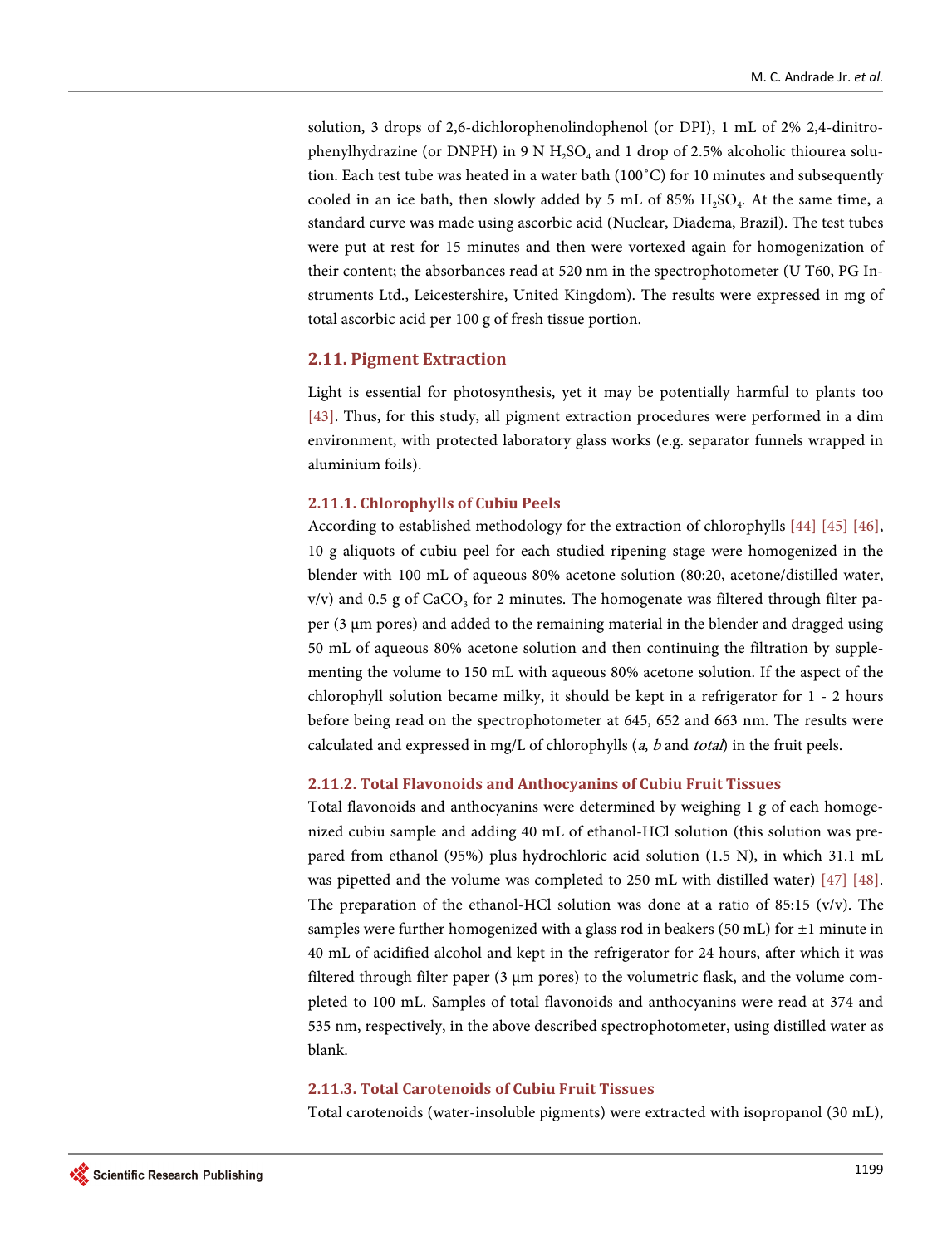hexane (20 mL) and sufficient distilled water to remove other pigments (e.g. hydrosoluble flavonoids); the washed hexane solution (with carotenoids) being dried and its absorbance being read at 450 nm on the spectrophotometer (acetone (5 mL) and hexane (45 mL) as blank in the same solvent volume[\) \[1\].](#page-23-0)

# **2.12. Determination of Alcohol-Insoluble Solids (AIS) in Cubiu Fruit Tissues**

The AIS content was determined for 10 g aliquots of the three tissue portions [\[17\].](#page-24-2) Previously homogenized cubiu pulps were added to 100 mL of alcohol (92.8%) and this mixture was kept immersed and thermally stabilized at 85˚C for 20 minutes. The mixture was then immediately filtered through paper (with a known dry weight) while still hot. The residual material on the filter paper was consecutively washed with 300 mL of alcohol and 100 mL of hexane (both chemicals were purchased from Vetec, Rio de Janeiro, Brazil). The residue on the filter paper was dried at 65˚C in a furnace equipped with an air circulation system until a constant weight was reached. The resultant dry material (AIS) was crushed with a mortar and pestle until it turned into a light-brown powder that was easily granulated at ambient temperature (22˚C). To minimize the uptake of moisture, the AIS samples were stored in desiccators (Laborglas, São Paulo, Brazil). The AIS content was expressed in g/100 g fresh weight.

#### **2.13. Pectin Content in Cubiu Fruit Tissues**

The pectin content was determined from AIS (10 mg) as previously outlined [\[17\].](#page-24-2) The samples were digested with 2 mL of concentrated  $H_2SO_4$  ( $d = 1.84$ ) in an ice bath and then 50 mL of deionized water was slowly added over approximately 1 hour. The pectin concentration of the clear solution containing the digested sample was analyzed, using the m-hydroxydiphenyl method, and was expressed as anhydrogalacturonic acid. The absorbance was evaluated at 520 nm on the spectrophotometer. The pectin concentration was expressed in g/100 g fresh weight.

## **2.14. Statistical Analyses**

In this study, the experiments were conducted in a completely randomized design, comprising three tissue portions of cubiu fruits (peel, pulp and placenta) at four ripening stages (green, turning, ripe and fully ripe) and using three replicates from each sample. Initially, analysis of variance (ANOVA) was performed for each of the variables, which were verified by the F test and in case of differences, also by the Tukey test (both tests with 5% probability). Subsequently, the Pearson correlation ( $p < 0.05$ ) was performed between variables.

## **3. Results and Discussion**

## **3.1. Colorimetry of Cubiu Peels**

Colorimetry allows for accurate characterization of the colors of the fruits. The proper quantification of tristimulus colorimetry data is based upon trigonometric functions

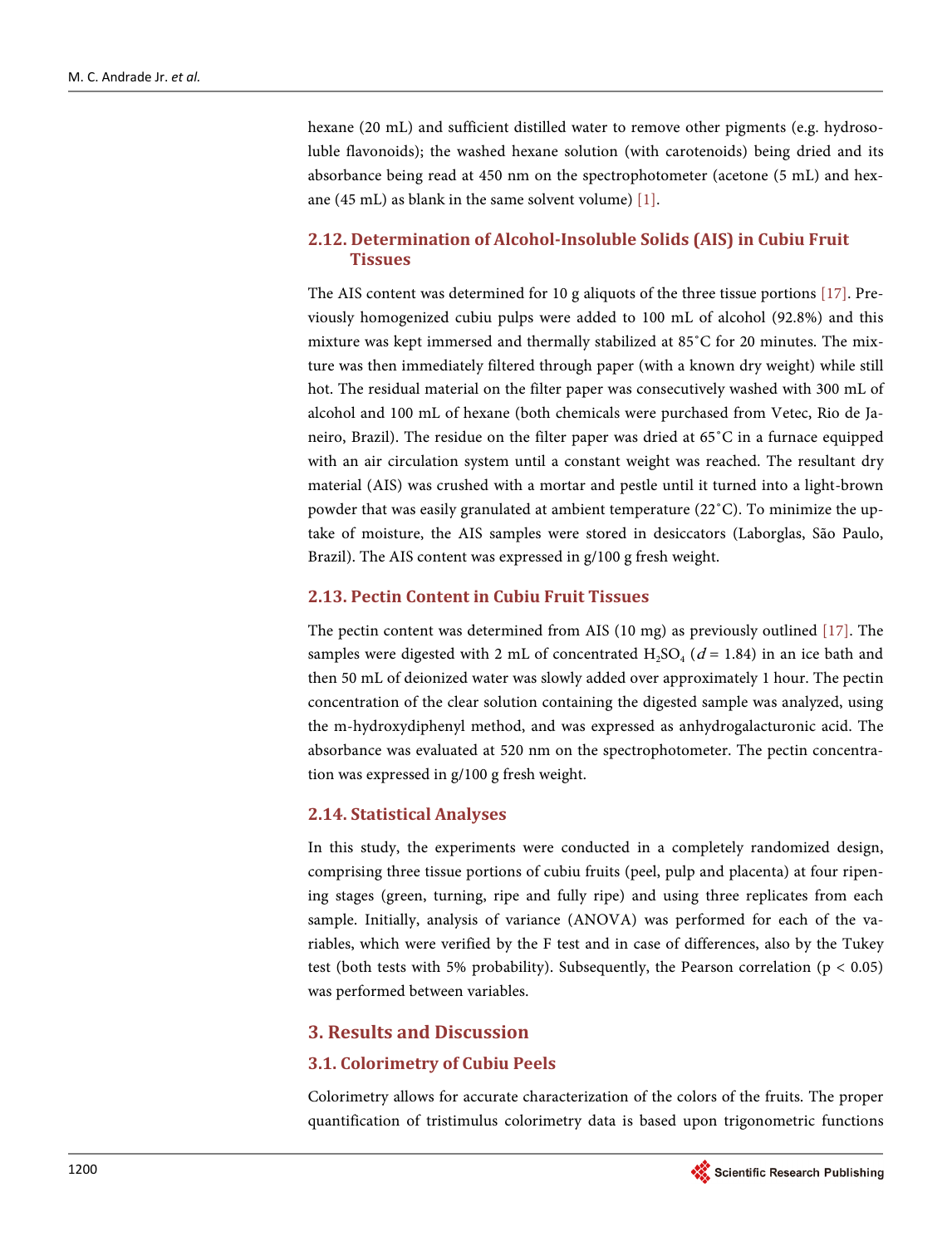and inverse functions [\[35\].](#page-25-5) The results of the colorimetry of cubiu peels are detailed in **[Table 1.](#page-10-0)** Of all the above calculated coordinates,  $L^*$  refers to the brightness (variable from 0 or black to 100 or white) and is the only measure that can be correctly and directly described without any manipulation [\[35\].](#page-25-5) The turning and ripe fruits were brighter (60.9 and 60.3, respectively) due to the shades of yellow, in fact, confirmed by positive b\* (57.3 and 60.8, respectively) [\[37\].](#page-25-7) The green and turning fruits presented negative values (−18.6 and −3.0, respectively) due to the marked predominance of green color [\[37\].](#page-25-7) When the coordinates  $a^*$  and  $b^*$  were converted to  $C^*$  and  $h^*$ , they presented high values, considering the vivid character of the colors, allowing to speak of "vivid yellow-green" (57.4) for the turning fruits, of "vivid yellow" (64.4) for the ripe fruits  $[35]$   $[37]$ . The L<sup>\*</sup> of the ripe fruits was lower due in part to the positive value for red (24.4) [\[37\].](#page-25-7) These results do not entirely apply to other cubiu cultivars due to their great phenotypic variation (e.g. color, morphology[\) \[1\].](#page-23-0)

## **3.2. Blanching Effect on Cubiu Pulp**

Blanching procedures vary with every fruit and should, therefore, be standardized [\[40\].](#page-25-10)  As described above, hot water blanching (98.5˚C) was tested on cubiu pulps for 1, 2, 3, 4, 5 and 6 minutes. Cubiu pulps that were not blanched (control process) did not resist browning in less than 2 minutes of homogenization in the blender. In contrast, cubiu pulps subjected to blanching for 6 minutes (intervention process) resisted browning after blender homogenization and maintained their characteristic colors for 24 hours at ambient temperature (22˚C) - [Figure 3.](#page-11-0)

Hot water blanching is certainly the most popular and commercially used blanching method, with the additional advantages of simplicity, controllability, microbial content reduction and economy (although prolonged hot water blanching results in considerable loss of water-soluble nutrients such as proteins, minerals, vitamins, sugars and decomposition of pectic substances) [\[22\]](#page-24-7) [\[40\]](#page-25-10) [\[49\]](#page-26-2) [\[50\]](#page-26-3) [\[51\].](#page-26-4) The present results are technologically desirable for culinary formulations (e.g. jams, jellies and juices).

## **3.3. AIS, Pectin Content and Pectinesterase Activity**

The AIS are mainly composed of pectin, starch and other plant cell materials [\[17\]](#page-24-2) [\[52\].](#page-26-5) 

| <b>Ripening Stages</b> | Fruit Sample | Color Features <sup>a</sup> |                   |                   |       |             |
|------------------------|--------------|-----------------------------|-------------------|-------------------|-------|-------------|
|                        |              | $L^*$                       | $a^*$             | $h^*$             | $C^*$ | $h^{\circ}$ |
| Green                  | 41           | $46.8 \pm 3.7$ b            | $-18.6 \pm 8.1 c$ | $32.7 \pm 5.1$ b  | 37.6  | $-1.1$      |
| Turning                | 26           | $60.9 \pm 7.1$ a            | $-3.0 \pm 12.0$ b | $57.3 \pm 11.3$ a | 57.4  | $-1.5$      |
| Ripe                   | 29           | $60.3 \pm 6.9$ a            | $21.5 \pm 6.4$ a  | $60.8 \pm 10.4$ a | 64.4  | 1.2         |
| Fully ripe             | 22           | 34.6 $\pm$ 3.5 c            | $24.4 \pm 3.5$ a  | $18.0 \pm 6.0 c$  | 30.3  | 0.6         |

<span id="page-10-0"></span>Table 1. Colorimetry of 118 cubiu peels evaluated at four ripening stages.

a Means and standard deviation (SD) followed by the same letter did not significantly differ between variables at the level of 5% probability by the Tukey test.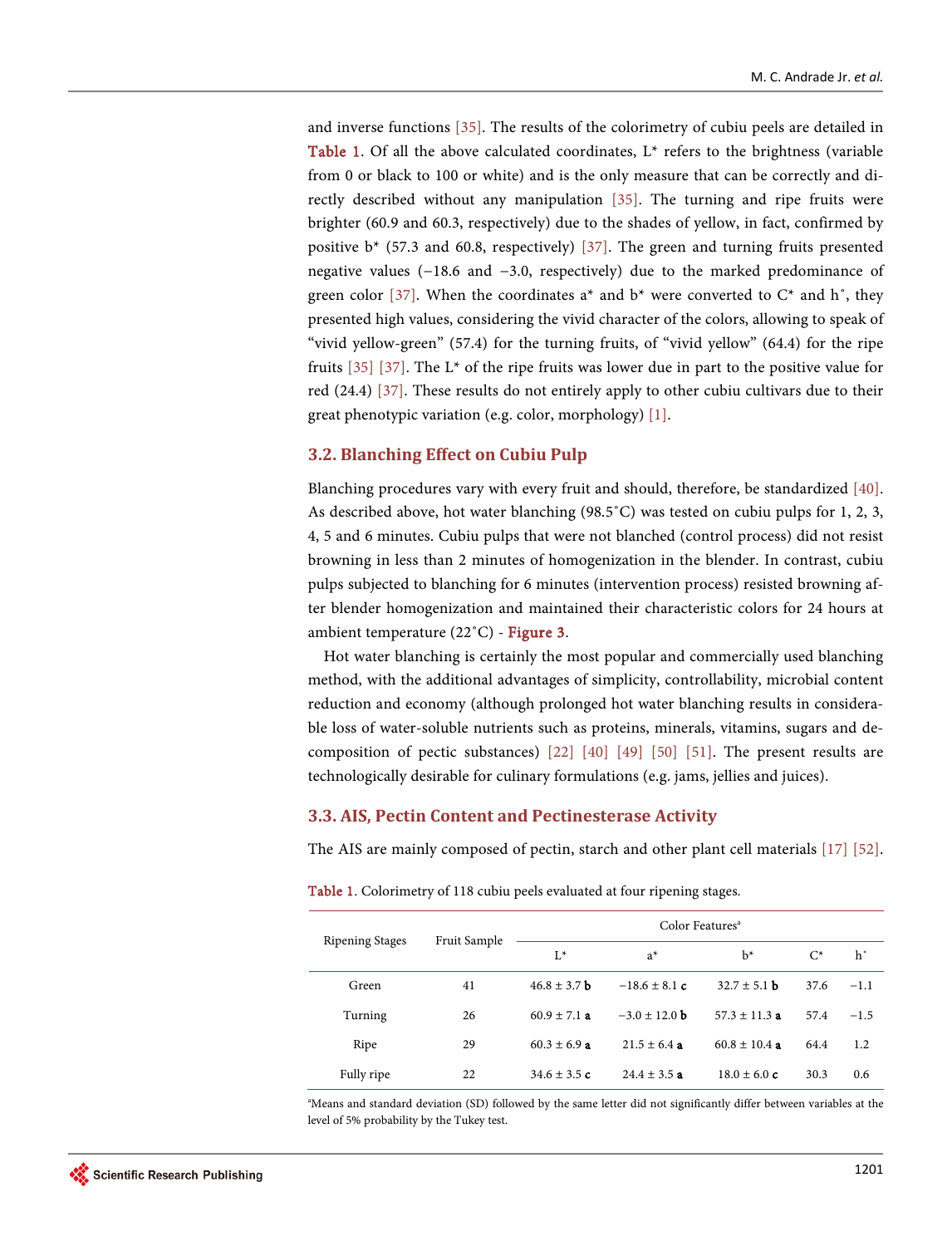The results of AIS are illustrated in [Figure 4.](#page-11-1) The highest content of AIS was found in green fruit peels. However, the decrease in AIS in other ripening stages was small, making of cubiu fruits rich sources in pectic substances at any stage of the fully developed fruits. The statistical analysis of dietary fiber content showed one modal value in the AIS. The Pearson correlation was also positive ( $p < 0.05$ ) between the AIS content and all the three studied tissue portions.

<span id="page-11-0"></span>[Figure 5](#page-12-0) shows the pectin content in the peel and the placenta of cubiu fruits. The results clearly demonstrated a similar pattern of behavior in the tissue distribution of



Figure 3. Beneficial effect of hot water blanching on the preservation of cubiu pulp colors. Note: Homogenized cubiu pulps at the (A) green, (B) turning, (C) ripe and (D) fully ripe stages without previous blanching and subsequent fast browning in less than 2 minutes (control process). Previously blanched and subsequently homogenized cubiu pulps at the (A1) green, (B2) turning, (C3) ripe and (D4) fully ripe stages with preservation of the natural colors of the pulp for 24 hours at ambient temperature (intervention process).

<span id="page-11-1"></span>

Figure 4. AIS behavior in three tissue portions of cubiu fruits at four ripening stages. Note: Means followed by the same letter did not significantly differ between variables at the level of 5% probability by the Tukey test.

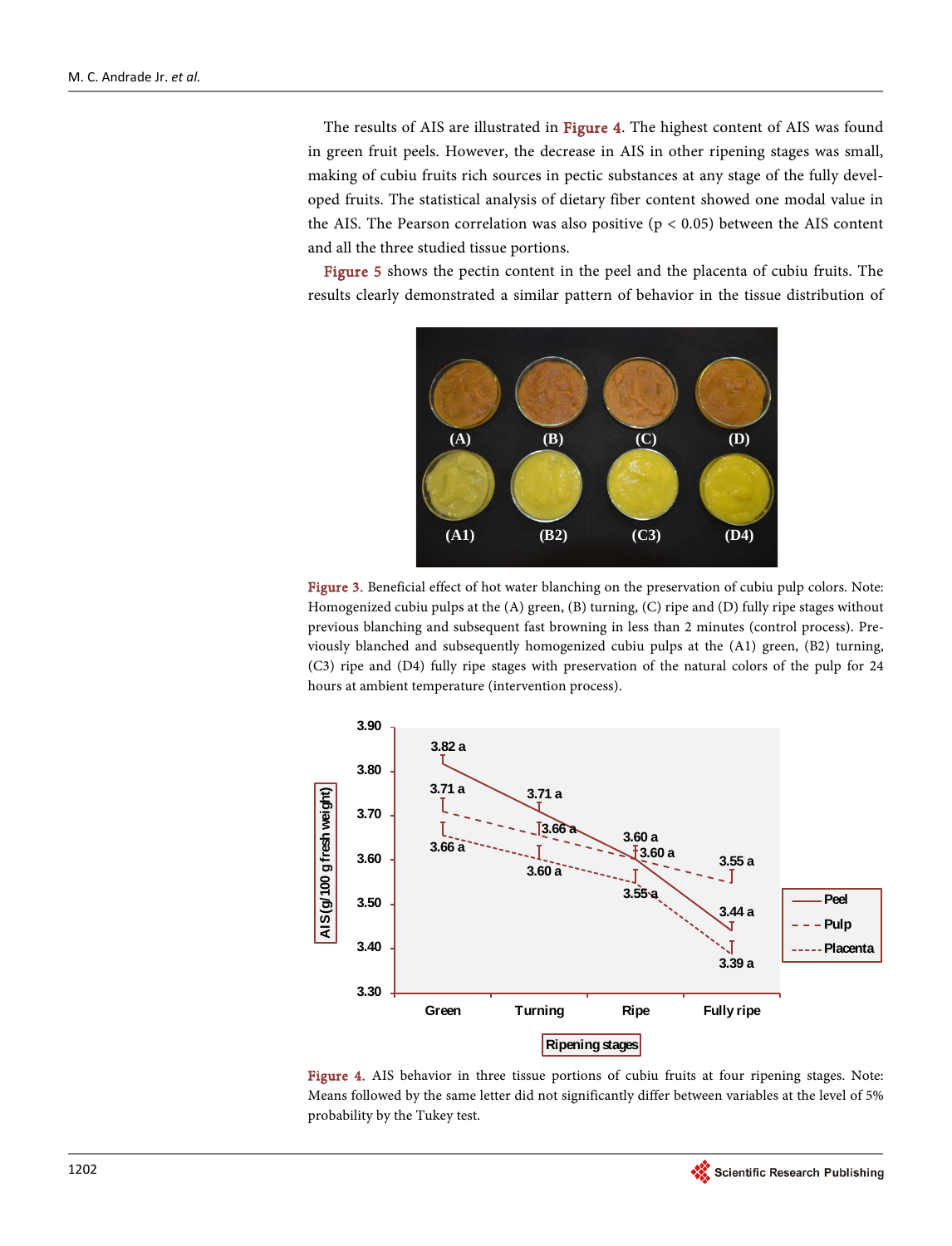pectin content. Pectin, in fact, binds the cell wall layers together and assures 95% - 97% of the firmness of the fruits [\[53\]](#page-26-6) [\[54\].](#page-26-7) On the other hand, during fruit ripening, pectin is degraded by pectinases (generic term for enzymes such as polygalacturonase (EC 3.2.1.15), pectin lyase (EC 4.2.2.10) and also pectin methylesterase or pectinesterase), partly explaining why the highest the pectinesterase activity, the lowest the pectin content, especially in the pulp of green cubiu fruits [\(Figure 6\)](#page-12-1) [\[17\].](#page-24-2) The high pectinesterase activity in oat coleoptiles has already been associated with a possible role of pectinesterase

<span id="page-12-0"></span>

Figure 5. Pectin content in cubiu peel and placenta during ripening. Note: Means followed by the same letter did not significantly differ between variables at the level of 5% probability by the Tukey test.

<span id="page-12-1"></span>

Figure 6. Characterization of pectinesterase activity and pectin in the pulp of ripening cubiu fruits. Note: Means followed by the same letter did not significantly differ between variables at the level of 5% probability by the Tukey test.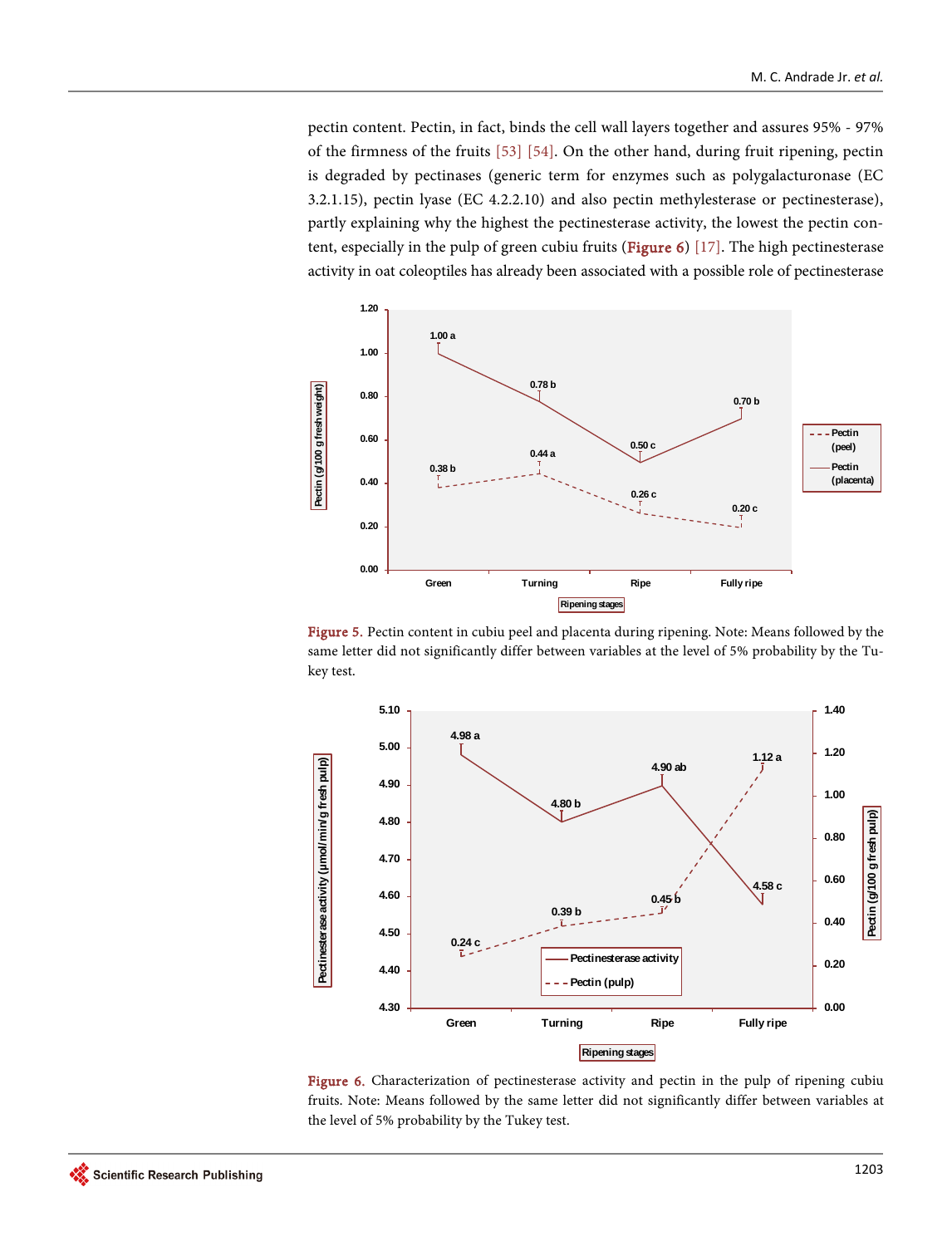and other biocatalysts (e.g.  $\beta$ -1,3-glucanase—EC 3.2.1.6) in initiating tissue expansion [\[55\].](#page-26-8) In the pulp of fully ripe cubiu fruits, the reverse reasoning is applicable to the pectinesterase activity (the lowest) and the pectin content (the highest). Nevertheless, it is important to note that cell wall modification is a multifactorial coordinated process (including non-enzymatic solubilization), and pectin depolymerization is a more specialized process than solubilization, suggesting that these two processes are not correlated [\[17\].](#page-24-2)

Pectin fulfills the concept of a functional ingredient, *i.e.* a food component that provides health benefits beyond basic nutrition [\[56\].](#page-26-9) Pectin exerts various beneficial effects on human health [\[17\].](#page-24-2) For instance, pectin is believed to be beneficial in lowering blood cholesterol and plaque-forming low-density lipoprotein (LDL) levels by interrupting the enterohepatic circulation of bile salts, thereby increasing hepatic conversion of cholesterol into newly synthesized bile acids and decreasing serum LDL [\[57\].](#page-26-10) Cubiu fruits are a significant source of pectin, especially in green peels and fully ripe pulps, and should be considered in the dietary diversification of pectin.

## **3.4. Cubiu Fruit Pigments (or Bioactive Compounds)**

The apparent colors of the fruits (and the subjacent pigments) are potent signals that attract diverse living beings for fruit consumption. The results of chlorophyll content in cubiu peels are illustrated in [Figure 7.](#page-13-0) At the green stage, chlorophyll  $\alpha$  was higher than chlorophyll b. The ratio of chlorophyll a and chlorophyll b is usually 3:1, and it attained 2.5:1 at the green peel  $[58]$ . However, chlorophyll *a* quickly decreased at the turning stage as it is degraded faster than chlorophyll  $b$  [\[59\].](#page-26-12) The statistical analysis showed one modal value in chlorophyll <sup>a</sup> at the turning and ripe stages and another modal value in chlorophyll b at the ripe and fully ripe stages. The Pearson correlation was positive ( $p <$ 0.003) between chlorophyll *a* and total.

<span id="page-13-0"></span>

Figure 7. Chlorophyll levels in cubiu fruit peels during ripening. Note: Means followed by the same letter did not significantly differ between variables at the level of 5% probability by the Tukey test.

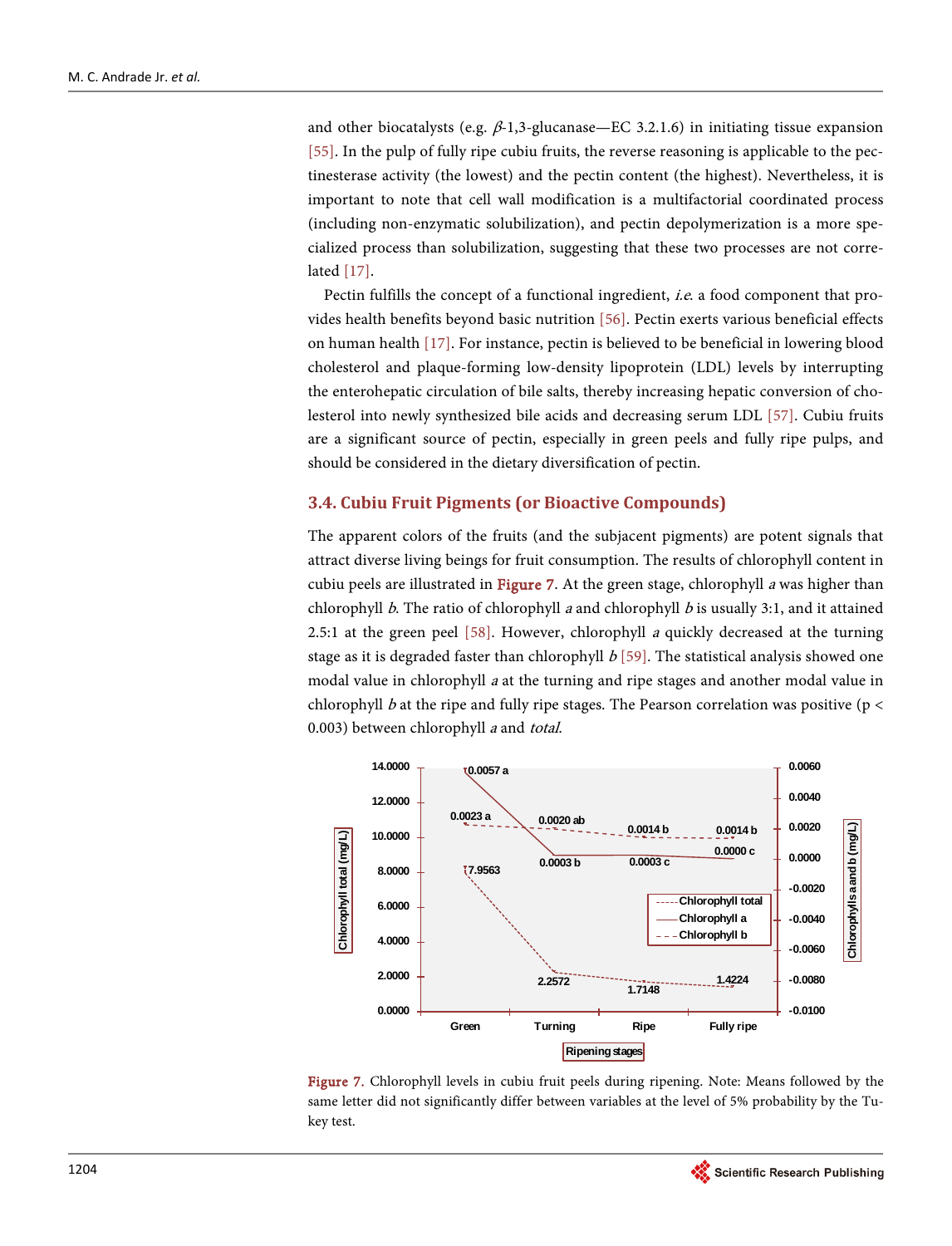The results of total flavonoid content are illustrated in [Figure 8.](#page-14-0) The anthocyanins were entirely absent. From the green to the fully ripe peel, the total flavonoid content showed an ascendant curve. From the green to the fully ripe pulp, these pigments exhibited lower levels in a decent curve. In cubiu placenta, the total flavonoid content showed a sinusoidal curve with higher levels than those of the pulp, but still smaller than those of the peel.

The results of total carotenoid content are illustrated in [Figure 9.](#page-15-0) From the green to the turning peel, the total carotenoid content increased progressively and significantly, then peaked in the ripe peel and slightly decreased in the fully ripe peel. There was an exponential growth in the total carotenoid content from the green to the fully ripe pulp. In placenta, there remained an increasing trend in the levels of these pigments, with higher values than those of the pulp. Hence, in the cultivars studied herein, the redpurple colors that appear in the fully ripe peels of cubiu fruits are due to carotenoids and not to anthocyanins.

Apart the importance of the biochemical characterization of cubiu fruit colors during ripening, there is growing evidence of the potential beneficial impact of pigments (or bioactive compounds) on human health. Hereafter, chlorophyll does not merely mean the generic name of green pigments that coat the fruit at this ripening stage, but also biomolecules capable of stimulating the immune system (with benefits against sinusitis, the accumulation of fluids and skin eruptions), combating anemia, detoxifying the body, preventing cancer, normalizing blood pressure, among other potential benefits [\[25\].](#page-24-10)

<span id="page-14-0"></span>

Moreover, carotenoids that have provitamin A activity can be converted into retinol in viv[o \[60\].](#page-26-13) In humans, the conversion of  $\beta$ -carotene to vitamin A occurs predominantly

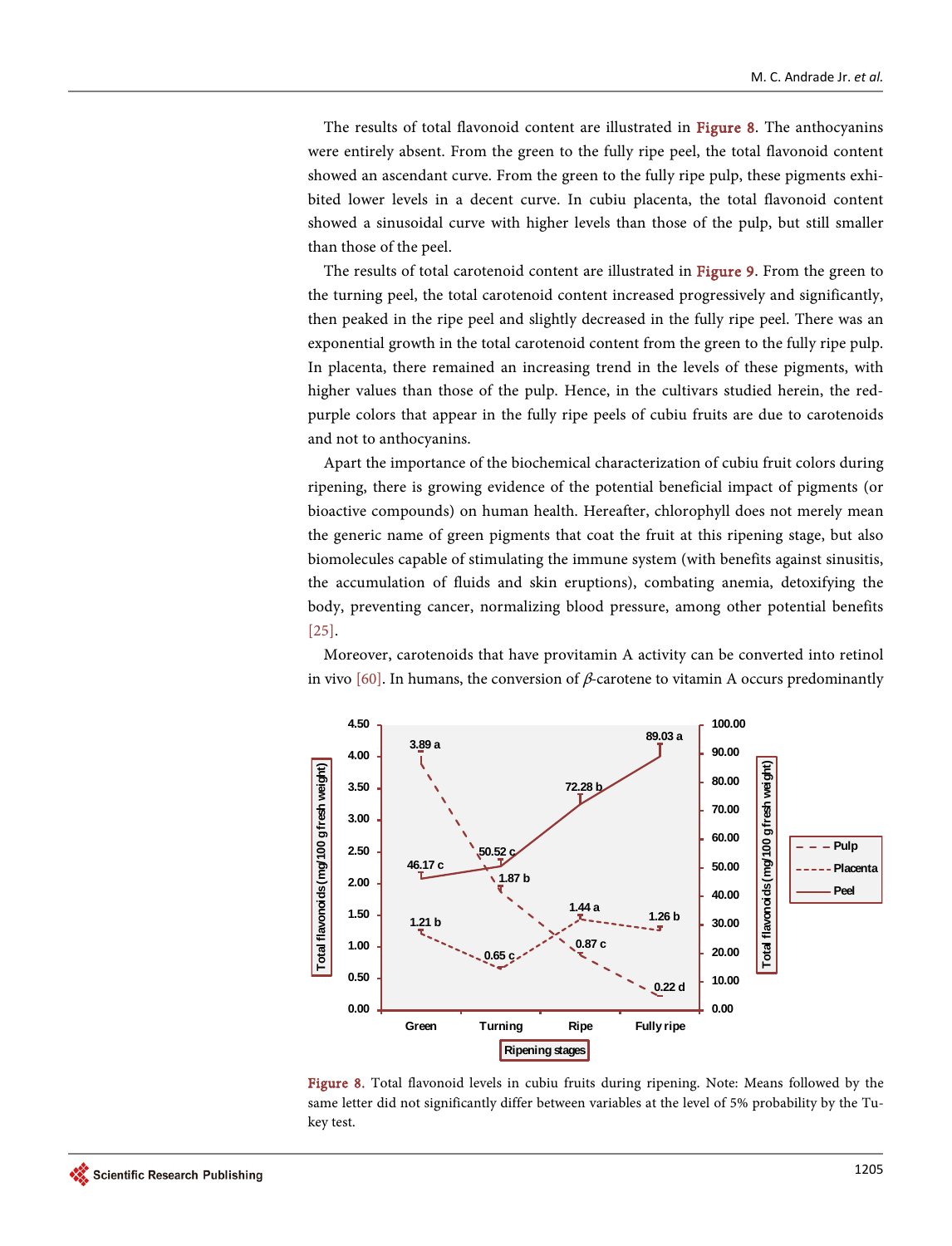<span id="page-15-0"></span>

Figure 9. Total carotenoid levels in cubiu fruits during ripening. Note: Means followed by the same letter did not significantly differ between variables at the level of 5% probability by the Tukey test.

in the intestine and less in other tissues [\[61\].](#page-27-0) Vitamin A is then converted into the visual chromophore 11-cis retinal and into the retinoic acid hormone [\[62\].](#page-27-1) This hormone is important for visual function, acting as a ligand for nuclear receptors to modulate gene expression; its synthesis being finely controlled during the ocular globe formation between the fourth and the sixth week of human gestation [\[63\].](#page-27-2) In contrast to vitamin A and its potential toxicity (or hypervitaminosis A), carotenoids are not toxic even when ingested in large amounts (e.g. in anorexia nervosa and/or bulimia nervosa) due to their low intestinal absorption, but when the latter increases, the liposoluble pigments are deposited in the subcutaneous tissue, and the skin becomes yellow (hypercarotenosis or carotenodermia), a condition that usually resolves spontaneously  $[1] [24]$ .

The term Dietary Reference Intakes (DRIs) refers to a set of four nutrient-based reference values, i.e. Recommended Dietary Allowance (RDA), Adequate Intake (AI), Tolerable Upper Intake Level (UL) and Estimated Average Requirement (EAR), which are fully developed in another work [\[64\].](#page-27-3) Despite the benefit on health attributed to carotenoids, no DRIs have been established for any of these compounds, but existing recommendations for increased consumption of carotenoid-rich fruits are supported [\[64\].](#page-27-3) Thus, fresh cubiu is a rich fruit in carotenoids that can contribute to achieve this daily goal in the human diet. Although it will be necessary to refine future studies in order to specify which carotenoids are predominant in cubiu fruits at the abovementioned ripening stages.

Similarly, despite the potential beneficial effects on health attributed to flavonoids (e.g. vasoprotective activity; cancer prevention; antioxidant, anti-inflammatory, antimicrobial and anti-allergic activities; synergistic action with ascorbic acid in protecting cutaneous tissue in culture), there are no established DRIs for such complex molecules eithe[r \[63\]](#page-27-2) [\[65\].](#page-27-4)

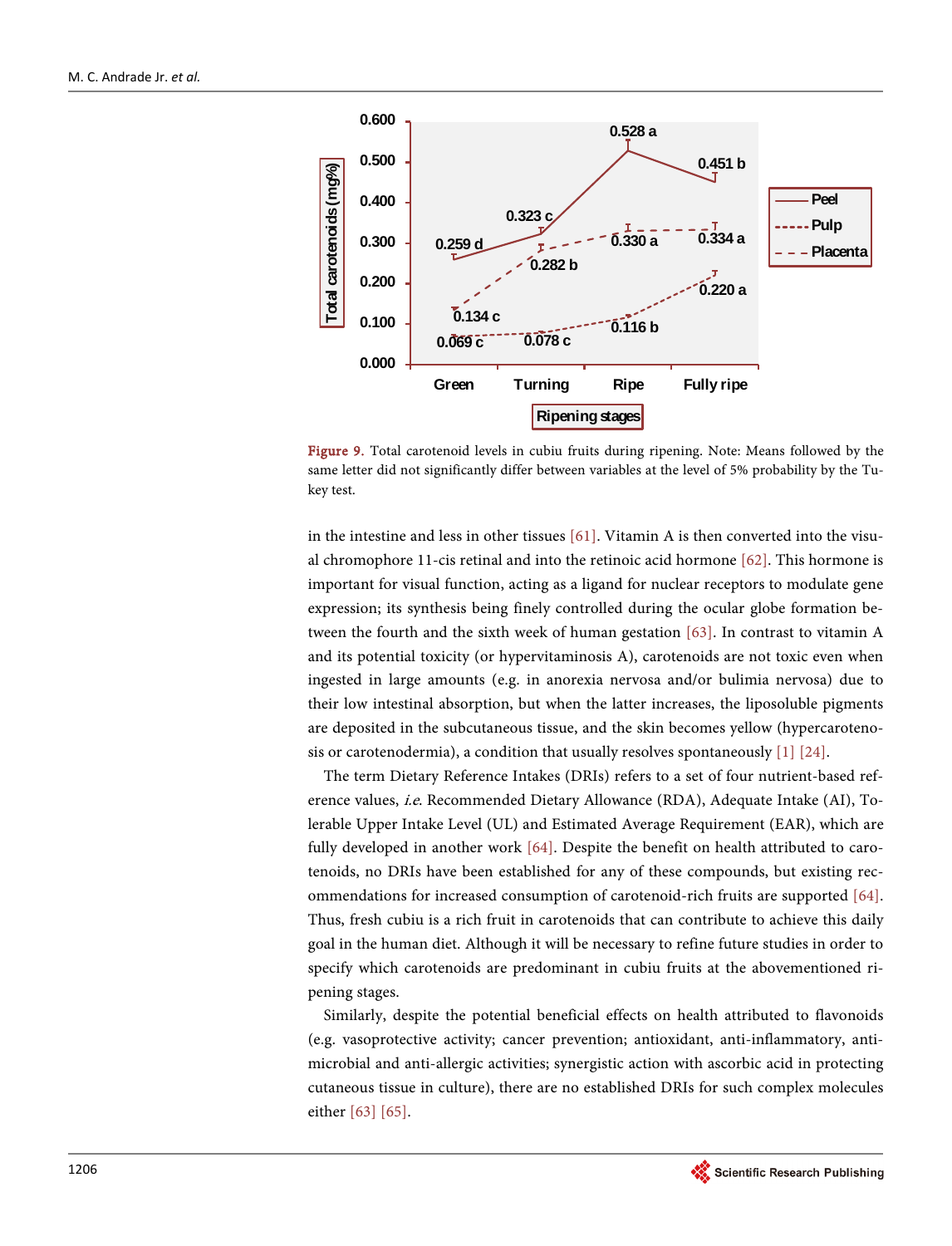# **3.5. Freshness and Ripening Indices**

Cubiu moisture content is a major factor in determining the appearance of freshness of the fruit. The [Figures 10-12](#page-16-0) show the changes in moisture and dry matter of cubiu peel, pulp and placenta, respectively. The moisture of cubiu peel presented a linear,

<span id="page-16-0"></span>

Figure 10. Moisture changes in cubiu fruit peel in the immediate postharvest period. Note: Means followed by the same letter did not significantly differ between variables at the level of 5% probability by the Tukey test.



Figure 11. Moisture changes in cubiu fruit pulp in the immediate postharvest period. Note: Means followed by the same letter did not significantly differ between variables at the level of 5% probability by the Tukey test.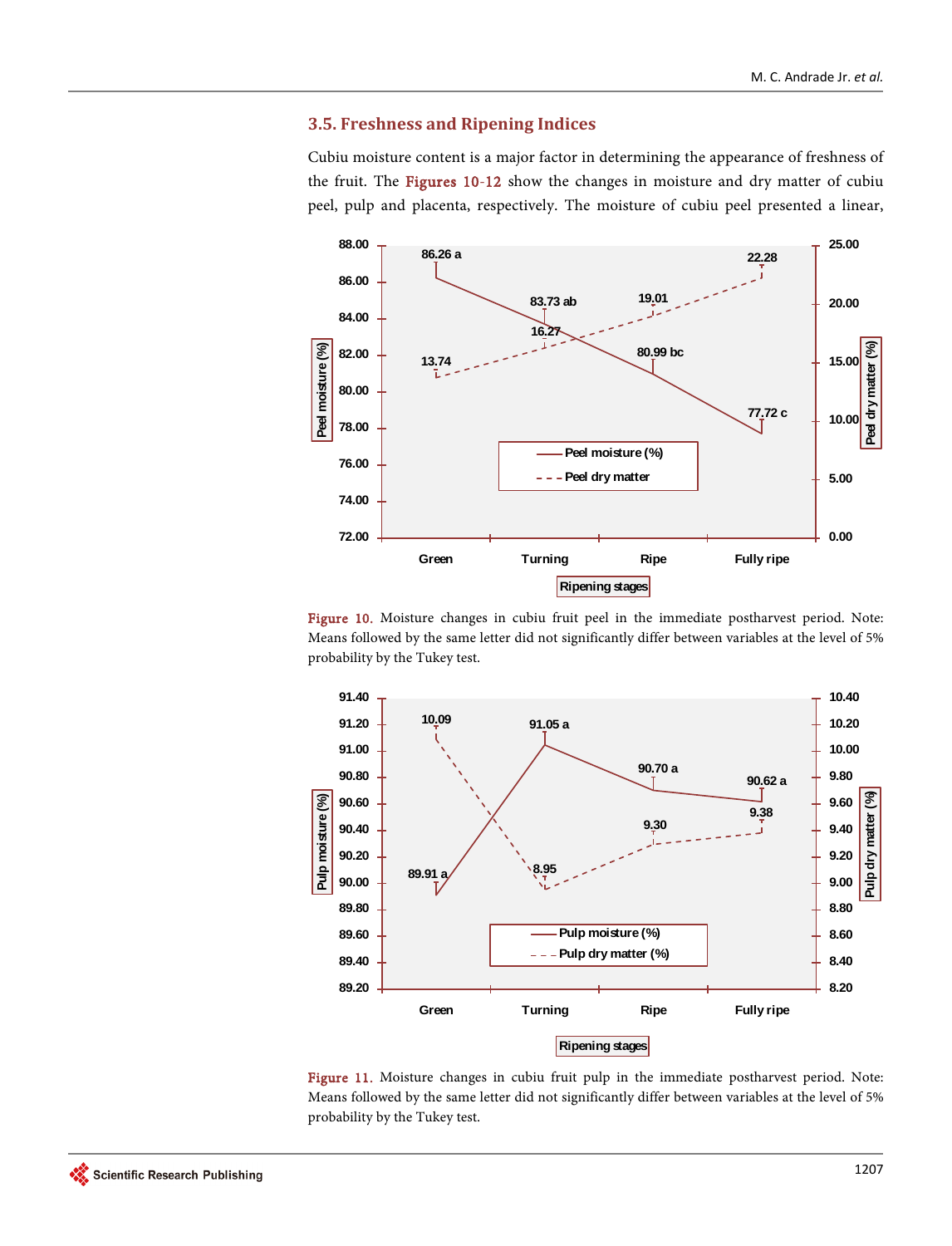

Figure 12. Moisture changes in cubiu fruit placenta in the immediate postharvest period. Note: Means followed by the same letter did not significantly differ between variables at the level of 5% probability by the Tukey test.

descendent, regular and constant behavior. In cubiu pulp, there was a peak of moisture at the intersection of the green and turning stages, keeping up with approximate values at the ripe and fully ripe stages. In cubiu placenta, the moisture showed a small and steady decline from the green to the ripe fruit, with a slight increase in the fully ripe fruit.

Taking tomato fruit (Solanum sect. Lycopersicon (Mill.) Wettst.) as a model species, Solanaceae fleshy fruits (or berries) possess a peel composed of outer pericarp cells and a continuous layer of epidermal cells, covered with a thick waxy cuticle that thickens even more with the ripening of the fruits [\[66\]](#page-27-5) [\[67\].](#page-27-6) Despite this complex apparatus of histochemical protection, the loss of fruit water may partly result of the respiration through the peel and the diffusion of water through the cuticle [\[68\].](#page-27-7) The loss of fruit water may also result of the fruit surface area exposed to the environment [\[69\].](#page-27-8) Thus, the pulp and the placenta are more protected from this vast exposure to the environment, saving the internal moisture of the fruit. However, moisture loss is an initial trigger for ripening; on the other hand, the greater retardation in moisture loss will increase the potential for extending storage life  $[1]$ . It is worth emphasizing the dietetic importance of the high percentage of moisture of cubiu fruits in all tissue portions and ripening stages investigated herein.

[Figure 13](#page-18-0) and [Figure 14](#page-18-1) show the behavior of TSS of cubiu pulp and placenta, respectively. There was a little change in TSS levels of cubiu pulp, with a small peak in the turning pulp and another peak more pronounced in the fully ripe pulp. From the green to the ripe placenta, TSS levels oscillated little, showing, however, an abrupt decline in the fully ripe placenta, probably associated with increased acidity and consequent decrease in pH, as discussed below.

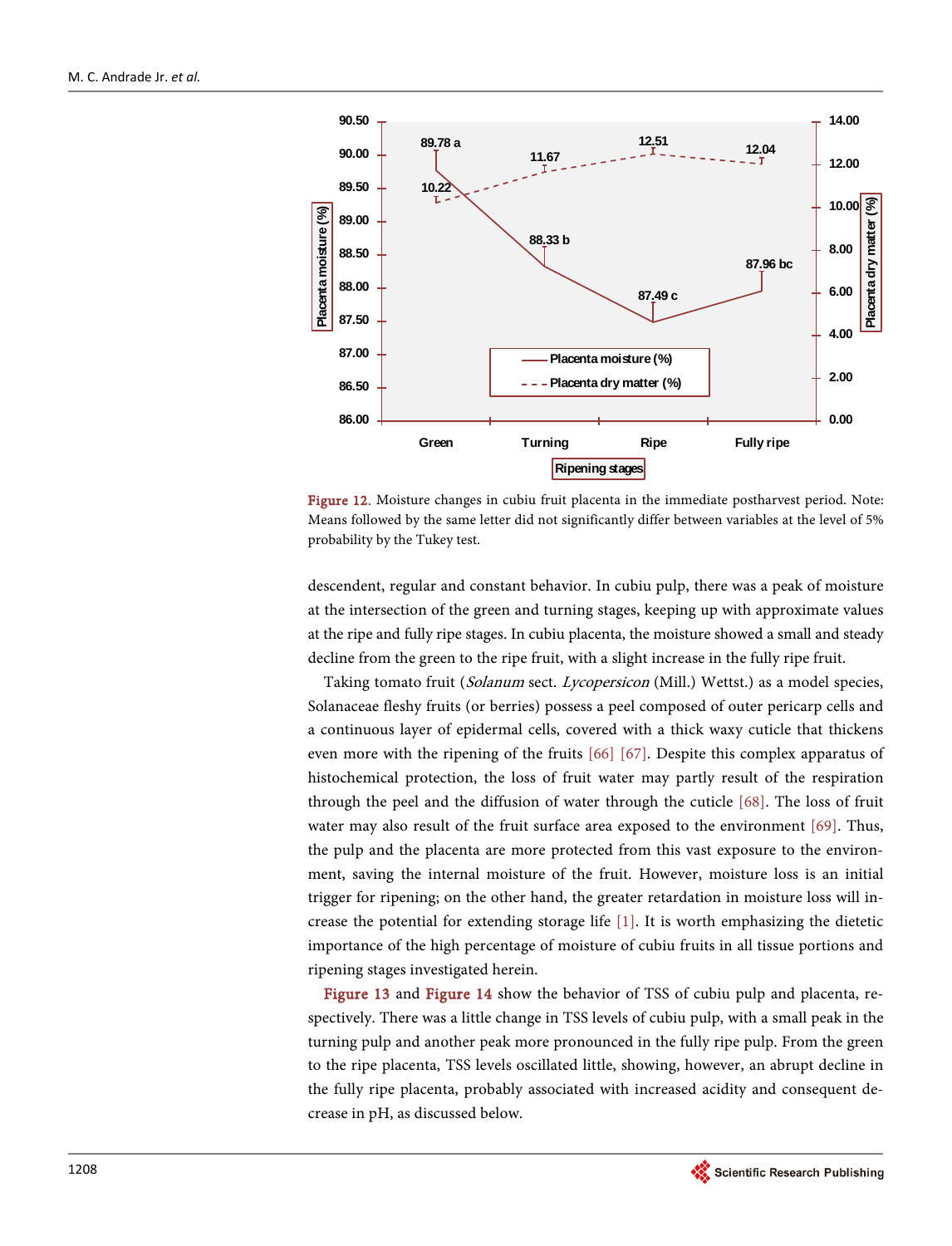<span id="page-18-0"></span>

<span id="page-18-1"></span>Figure 13. TSS behavior in cubiu fruit pulp in the immediate postharvest period. Note: Means followed by the same letter did not significantly differ between variables at the level of 5% probability by the Tukey test.



Figure 14. TSS behavior in cubiu fruit placenta in the immediate postharvest period. Note: Means followed by the same letter did not significantly differ between variables at the level of 5% probability by the Tukey test.

[Figure 15](#page-19-0) and [Figure 16](#page-19-1) show the behavior of pH and TA of cubiu pulp and placenta, respectively.

Pulp pH and TA varied little at all stages, and it is statistically evident [\(Figure 15\)](#page-19-0). Placenta pH was notably low and TA was remarkably high at the fully ripe stage. Once more, this profile contradicted the general axiom in which there is a considerable decrease in organic acid content during the ripening process [\[17\].](#page-24-2) In cubiu fruits, on the contrary, there is a considerable increase in the content of organic acids during the ripening process, especially in placenta. Organic acids have bactericidal activity and have been successfully used in bacterial disinfection (e.g. the Gram-negative Yersinia enterocolitica) of fresh vegetables [\[70\].](#page-27-9) Empirically, however, Amazonian natives use cubiu fruits instead of lemons not only to disinfect the fish, but also to decrease the *pitiú* (from the Tupi, meaning unpleasant smell, characteristic of raw fish) [\[71\].](#page-27-10) Additionally, cubiu fruits are devoid of the unpleasant (bitter) taste of lemons associated with the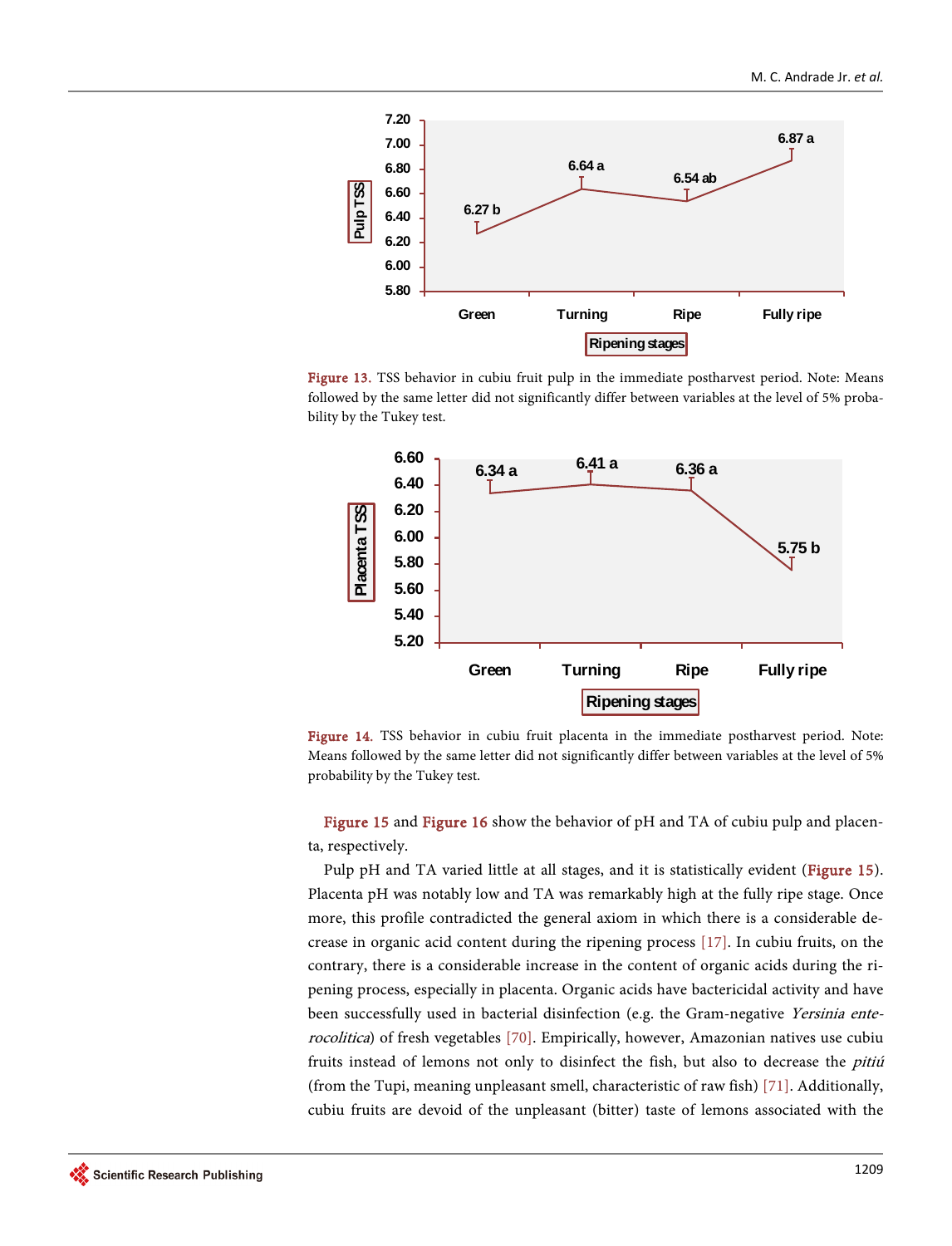<span id="page-19-0"></span>

<span id="page-19-1"></span>Figure 15. The pH and TA behavior of cubiu fruit pulp in the immediate postharvest period. Note: Means followed by the same letter did not significantly differ between variables at the level of 5% probability by the Tukey test.



Figure 16. The pH and TA behavior of cubiu fruit placenta in the immediate postharvest period. Note: Means followed by the same letter did not significantly differ between variables at the level of 5% probability by the Tukey test.

citrus limonoids accumulated during ripening, especially nomilin (precursor of all limonoids) [\[72\].](#page-27-11) As a final point, organic acids along with sugars sharpen the flavor of cubiu fruits, characterizing it as very acidic with a small degree of sweetness [\[17\].](#page-24-2)

[Figure 17](#page-20-0) and [Figure 18](#page-20-1) show the behavior of the TSS/TA ratio of cubiu pulp and placenta, respectively. These two figures clearly show the part that each component of the TSS/TA ratio played in the determination of the results. In cubiu pulp, there was a comprehensible predominance of TSS leading to an alignment towards the TSS whereas in cubiu placenta, there was, instead, an evident predominance of organic acids leading to an alignment towards the TA.

[Figure 19](#page-20-2) shows the ascorbic acid behavior in cubiu tissue portions by the spectrophotometric method. [Table 2](#page-21-0) displays the pertinent statistical analysis. Ascorbic acid is a versatile molecule, fulfilling the criteria of a bioactive compound (more recently) and (historically) those of a water-soluble vitamin (especially in the treatment of scurvy)  $[6]$ [\[24\]](#page-24-9) [\[73\]](#page-27-12) [\[74\].](#page-27-13)

As summarized in [Figure 20,](#page-21-1) ascorbic acid exerts other potential beneficial effects on living systems, some of which are not fully understood yet (e.g. anticancer effects) [\[24\]](#page-24-9)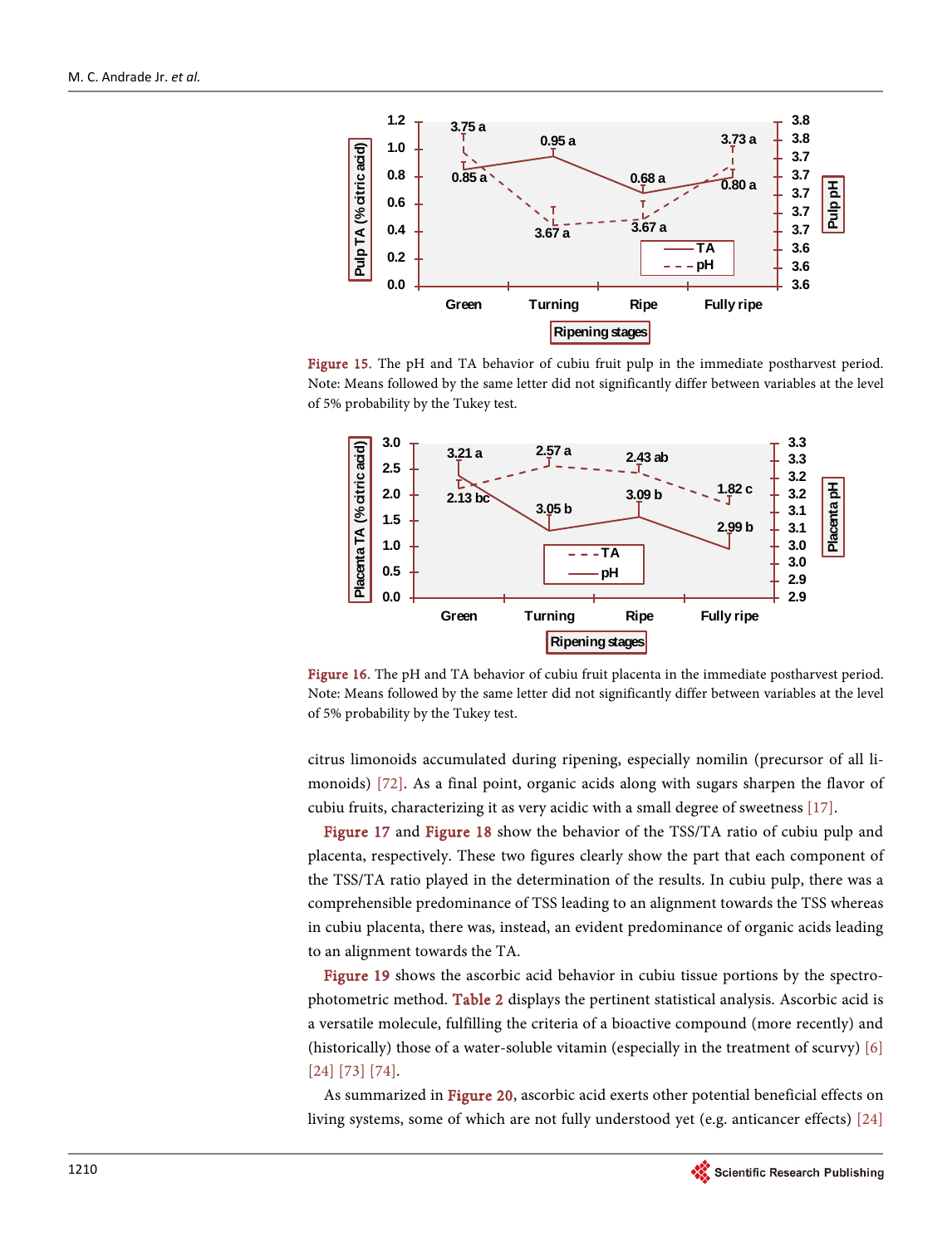<span id="page-20-0"></span>

Figure 17. TSS/TA ratio behavior of cubiu pulp during ripening. Note: Means followed by the same letter did not significantly differ between variables at the level of 5% probability by the Tukey test.

<span id="page-20-1"></span>

Figure 18. TSS/TA ratio behavior of cubiu placenta during ripening. Note: Means followed by the same letter did not significantly differ between variables at the level of 5% probability by the Tukey test.

<span id="page-20-2"></span>

Figure 19. Ascorbic acid behavior in cubiu fruit tissues during ripening.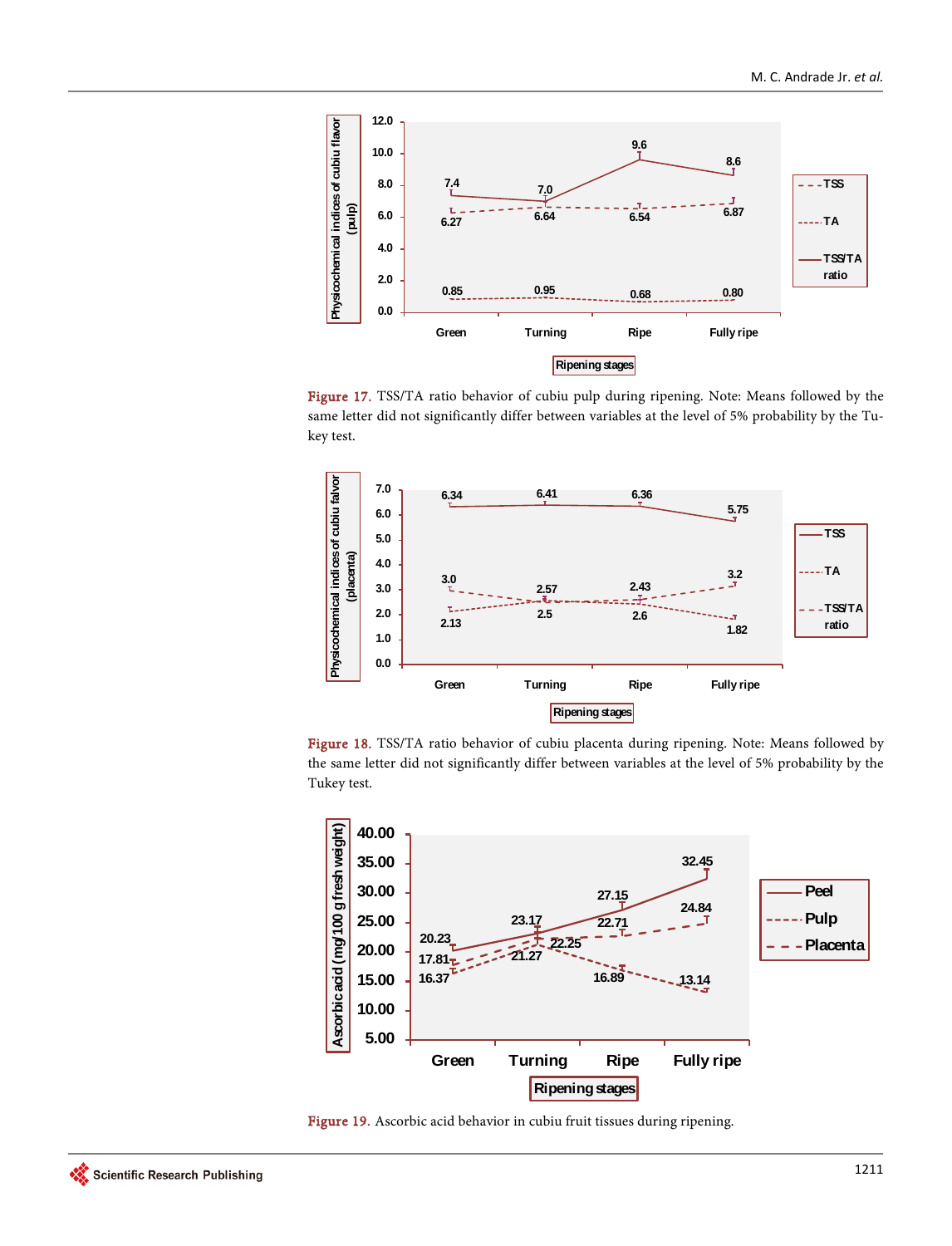| <b>Ripening Stages</b> | Fruit Sample | Ascorbic acid (mg/100 g fresh weight) <sup>a</sup> |                      |                      |  |
|------------------------|--------------|----------------------------------------------------|----------------------|----------------------|--|
|                        |              | Peel                                               | Pulp                 | Placenta             |  |
| Green                  | 41           | $20.230 \pm 0.607$ c                               | $16.367 \pm 0.865$ b | $17.809 \pm 1.607$ b |  |
| Turning                | 26           | $23.170 \pm 3.670$ bc                              | $21.268 \pm 1.152$ a | $22.248 \pm 0.458$ a |  |
| Ripe                   | 29           | $27.148 \pm 4.696$ ab                              | $16.886 \pm 1.668$ b | $22.709 \pm 0.264$ a |  |
| Fully ripe             | 22           | $32.452 + 1.926$ a                                 | $13.139 \pm 0.399$ c | $24.842 \pm 2.512$ a |  |

<span id="page-21-0"></span>Table 2. Statistical analysis of cubiu ascorbic acid content according to different tissue portions and ripening stages.

a Means and SD followed by the same letter did not differ significantly between variables at the level of 5% probability by the Tukey test.

<span id="page-21-1"></span>

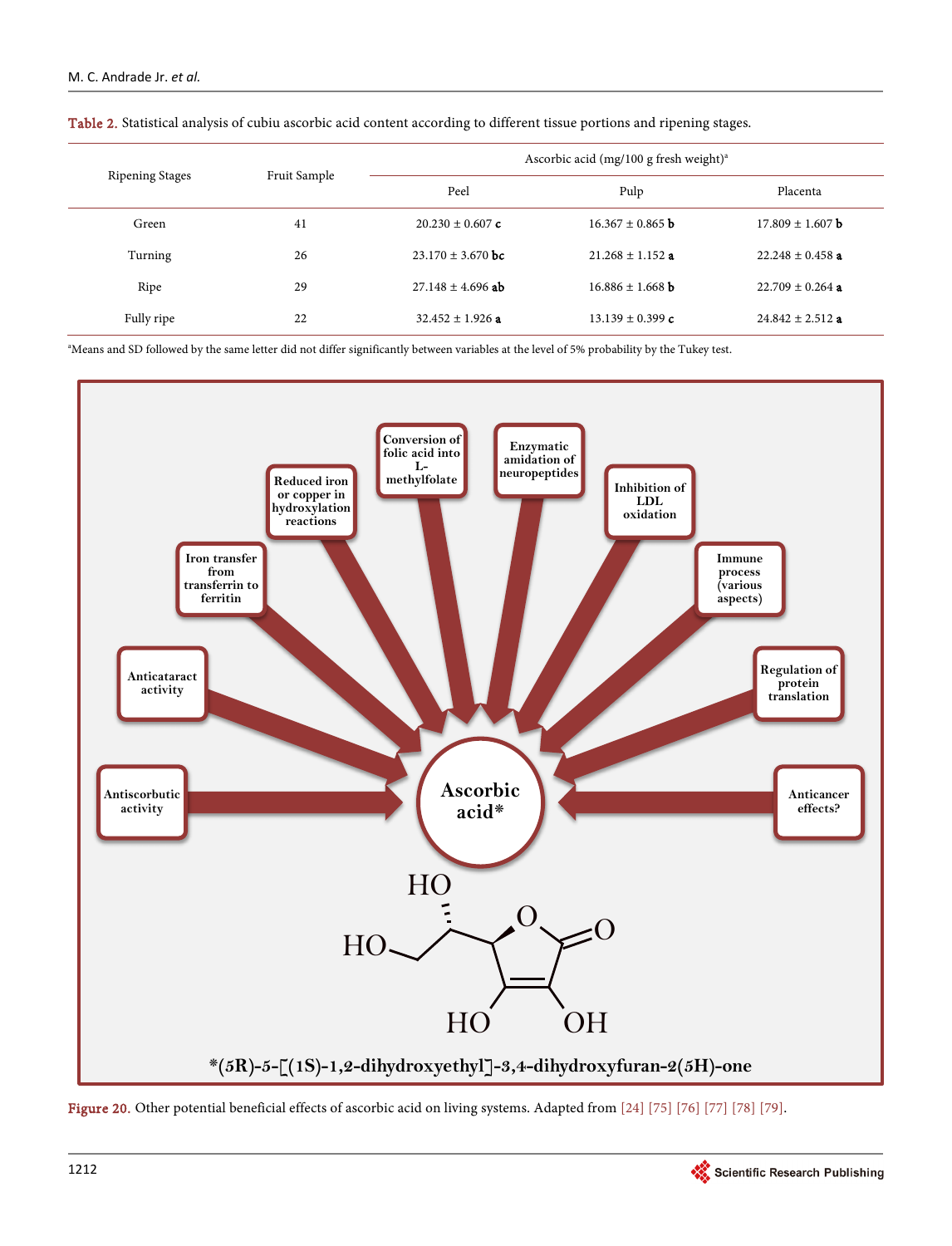[\[75\]](#page-27-14) [\[76\]](#page-27-15) [\[77\]](#page-28-0) [\[78\]](#page-28-1) [\[79\].](#page-28-2) Ascorbic acid is uniformly distributed in fruit tissues whereas phenolic compounds (e.g. flavonoids) are preferably located in the peel and to a lesser extent in the pulp [\[80\].](#page-28-3) This observation is in accordance with the present results. The DRI (RDA) for adults is 60 mg of ascorbic acid per day [\[24\]](#page-24-9) [\[81\].](#page-28-4) Cubiu is a rich fruit in ascorbic acid—particularly the peel and the placenta at the fully ripe stage—and should be included in the human diet as a palatable source of this essential micronutrient. Besides, its remarkable content in iron makes it recommendable for iron-deficiency anemi[a \[17\].](#page-24-2) Unfortunately, there are no other studies comparing the ascorbic acid content in cubiu tissues at different ripening stages. There is also a lack of studies comparing the ascorbic acid content in different tissue portions of other Solanaceae fruits at diverse ripening stages. The pertinent studies available, for the most part, make the comparison difficult because they take into account only the content of ascorbic acid in the pulp of ripe fruits and use a different analytical method (e.g. titrimetric instead of spectrophotometric). To finish, regardless of the high content of ascorbic acid, TA and pectin in cubiu fruits, the expression "citric fruit" is reserved for the fruit species of the genus Citrus L. of the Rutaceae family.

## **4. Conclusion**

Edible fruits, such as cubiu, are the corollary of selection, domestication and long breeding practices for desirable traits. In the last 20 years, laboratory research has partly revealed the biochemical composition of cubiu fruits. This current work was pioneering in presenting the biochemical composition of cubiu fruits according to different tissue portions and ripening stages. With such a design, it was possible to learn more about cubiu placenta. Actually, placenta is a poorly investigated fruit tissue portion (in general) and in cubiu fruit (in particular). The present study sought not only to clarify the ripening process of cubiu fruits, but also to get the most out of their technological and dietetic potentialities. The study of the effects of blanching on cubiu pulp coloration, besides its relevance as background information, may be supplemented with quantitative information (e.g. kinetics of peroxidase inactivation) in future work. Furthermore, the richness of cubiu placenta in ascorbic acid should arouse the interest of food scientists and food technologists for designing more related studies. The approach of bioactive compounds (e.g. chlorophylls, flavonoids, carotenoids, ascorbic acid) is complex and therefore, multidisciplinary. DRIs are still non-existent for most of the bioactive compounds and (most certainly) are not keeping pace with the rapid emergence of new food sources. It points out to the continuing need for multidisciplinary cooperation in the solution of such important diet-related problems.

# **Acknowledgements**

The authors are grateful to the financial support provided by Fundação de Amparo à Pesquisa do Estado do Amazonas (FAPEAM). The authors are also grateful to Jackson Dinajar Saraiva Feijó for his technical assistance in the preparation of this manuscript.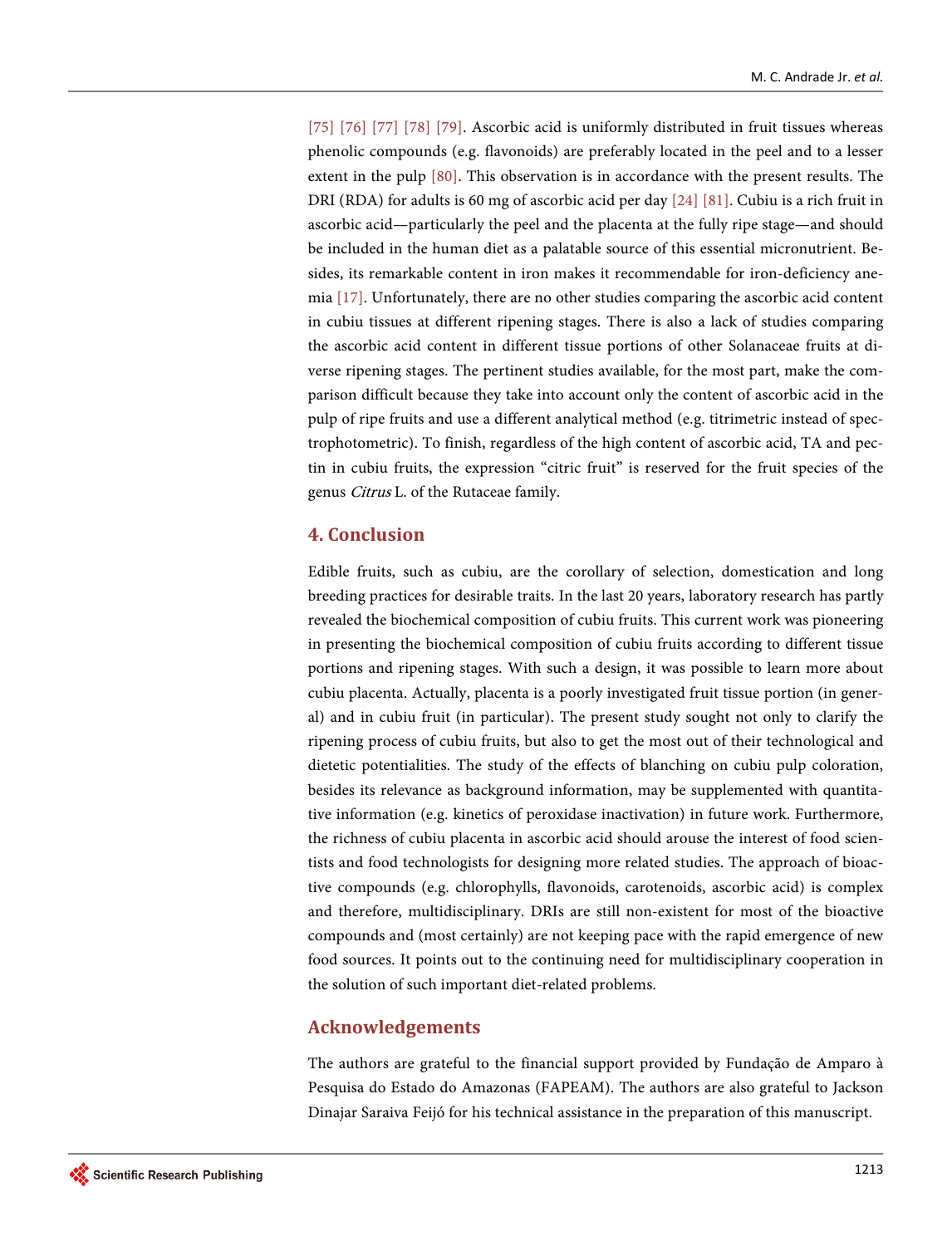## <span id="page-23-0"></span>**References**

- [1] Andrade Jr., M.C. and Andrade, J.S. (2012) Physicochemical Changes in Cubiu Fruits (Solanum sessiliflorum Dunal) at Different Ripening Stages. Food Science and Technology, 32, 250-254[. http://dx.doi.org/10.1590/S0101-20612012005000049](http://dx.doi.org/10.1590/S0101-20612012005000049)
- <span id="page-23-1"></span>[2] Whalen, M., Costish, D. and Heiser, C. (1981) Taxonomy of Solanum Section Lasiocarpa. Gentes Herbarum, 12, 41-129.
- <span id="page-23-2"></span>[3] Andrade, J.S., Freitas, F.M.N.O., Caceres, L.G. and Figueiredo, J.N.R. (2013) Technologies for Drying Cubiu (Solanum sessiliflorum Dunal) [Tecnologias para Secagem do Cubiu (Solanum sessiliflorum Dunal)]. In: Noda, H., Souza, L.A.G. and Silva Filho, D.F., Eds., Family Agriculture in Amazonas: Conservation of Environmental Resources [Agricultura Familiar No Amazonas: Conservação dos Recursos Ambientais], Wega, Manaus, 57-70.
- <span id="page-23-3"></span>[4] Silva, D.F.P., Rocha, R.H.C. and Salomão, L.C.C. (2011) Postharvest Quality of Cocona (Solanum sessiliflorum Dunal) Stored under Ambient Condition. Revista Ceres, 58, 476- 480.<http://dx.doi.org/10.1590/s0034-737x2011000400011>
- <span id="page-23-4"></span>[5] Stefanello, S., Schuelter, A.R., Scapim, C.A., Finger, F.L., Pereira, G.M., Bonato, C.M., Rocha, A.C.S. and Silva, J.M. (2010) Postharvest Ripening of Ethephon-Treated Cubiu (Solanum sessiliflorum Dunal) Fruits. Acta Amazonica, 40, 425-434. <http://dx.doi.org/10.1590/S0044-59672010000300003>
- <span id="page-23-5"></span>[6] Andrade Jr., M.C. and Andrade, J.S. (2014) Amazonian Fruits: An Overview of Nutrients, Calories and Use in Metabolic Disorders. Food and Nutrition Sciences, 5, 1692-1703. [http://www.scirp.org/journal/PaperInformation.aspx?PaperID=49580&#abstract](http://www.scirp.org/journal/PaperInformation.aspx?PaperID=49580&%23abstract) <http://dx.doi.org/10.4236/fns.2014.517182>
- <span id="page-23-6"></span>[7] Berry, T. and Bewley, J.D. (1992) A Role for the Surrounding Fruit Tissues in Preventing the Germination of Tomato (Lycopersicon esculentum) Seeds. Plant Physiology, 100, 951- 957.<http://dx.doi.org/10.1104/pp.100.2.951>
- <span id="page-23-7"></span>[8] Yuyama, L.K.O., Pantoja, L., Maeda, R.N., Aguiar, J.P.L. and Silva S.B.D. (2008) Development and Acceptability of a Low Calorie Cubiu (Solanum sessiliflorum Dunal) Jam. Food Science and Technology, 28, 929-934[. http://dx.doi.org/10.1590/S0101-20612008000400026](http://dx.doi.org/10.1590/S0101-20612008000400026)
- <span id="page-23-8"></span>[9] Alexander, L. and Grierson, D. (2002) Ethylene Biosynthesis and Action in Tomato: A Model for Climacteric Fruit Ripening. Journal of Experimental Botany, 53, 2039-2055. <http://dx.doi.org/10.1093/jxb/erf072>
- <span id="page-23-9"></span>[10] Infante, R., Rubio, P., Contador, L., Noferini, M. and Costa, F. (2011) Ripe Nectarines Segregated through Sensory Quality Evaluation and Electronic Nose Assessment. Fruits, 66, 109-119[. http://dx.doi.org/10.1051/fruits/2011020](http://dx.doi.org/10.1051/fruits/2011020)
- <span id="page-23-10"></span>[11] Infante, R., Rubio, P., Contador, L., Noferini, M. and Costa, F. (2011) Determination of Harvest Maturity of D'Agen Plums Using the Chlorophyll Absorbance Index. Ciencia e In-vestigación Agraria, 38, 199-203[. http://dx.doi.org/10.4067/S0718-16202011000200004](http://dx.doi.org/10.4067/S0718-16202011000200004)
- <span id="page-23-11"></span>[12] Wills, R.B.H., Lee, T.H., Graham, D., McGlasson, W.B. and Hall, E.G. (1982) Postharvest: An Introduction to the Physiology and Handling of Fruit and Vegetables. New South Wales University Press Limited, Kensington.
- <span id="page-23-12"></span>[13] Wang, Y. and Chen, R. (2014) Regulation of Compound Leaf Development. Plants, 3, 1-17. <http://dx.doi.org/10.3390/plants3010001>
- <span id="page-23-13"></span>[14] Féret, J.-B., François, C., Gitelson, A., Asner, G.P., Barry, K.M., Panigada, C., Richardson, A.D. and Jacquemoud, S. (2011) Optimizing Spectral Indices and Chemometric Analysis of Leaf Chemical Properties Using Radiative Transfer Modeling. Remote Sensing of Environment, 115, 2742-2750.<http://dx.doi.org/10.1016/j.rse.2011.06.016>

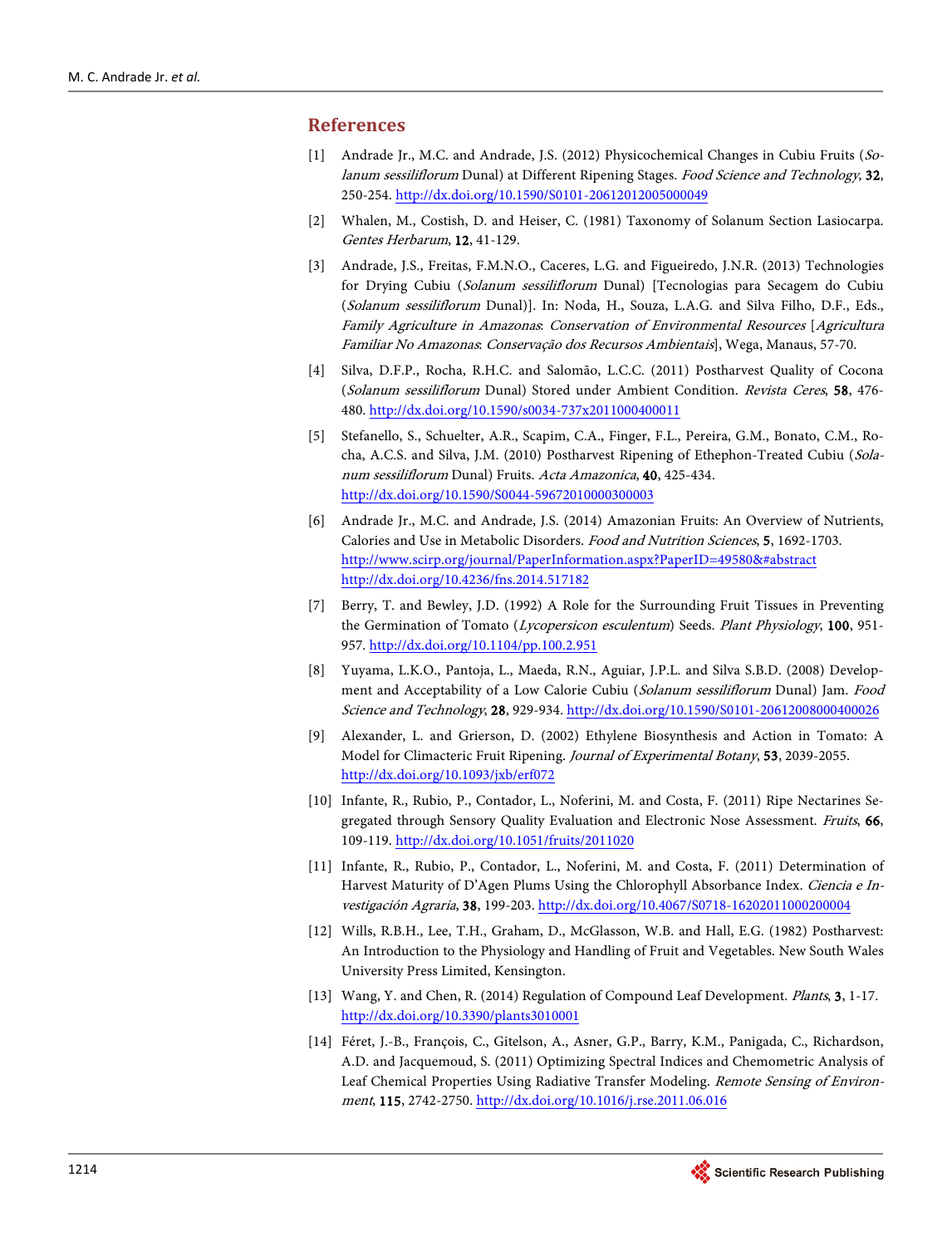- <span id="page-24-0"></span>[15] Ashan, G. and Pfanz, H. (2003) Non-Foliar Photosynthesis—A Strategy of Additional Carbon Acquisition. Flora-Morphology, Distribution, Functional Ecology of Plants, 198, 81-97[. http://dx.doi.org/10.1078/0367-2530-00080](http://dx.doi.org/10.1078/0367-2530-00080)
- <span id="page-24-1"></span>[16] Martinelli, F., Basile, B., Morelli, G., D'Andria, R. and Tonutti, P. (2012) Effects of Irrigation on Fruit Ripening Behavior and Metabolic Changes in Olive. Scientia Horticulturae, 144, 201-207[. http://dx.doi.org/10.1016/j.scienta.2012.07.012](http://dx.doi.org/10.1016/j.scienta.2012.07.012)
- <span id="page-24-2"></span>[17] Andrade Jr., M.C. and Andrade, J.S. (2015) Changes in Pectinases, Dietary Fibers, and Physicochemical Indices Related to the Flavor of Cubiu Fruits During Ripening. Acta Scientiarum-Agronomy, 37, 171-179. <http://dx.doi.org/10.4025/actasciagron.v37i2.19683>
- <span id="page-24-3"></span>[18] Lichanporn, I., Srilaong, V., Wongs-Aree, C. and Kanlayanarat, S. (2009) Postharvest Physiology and Browning of Longkong (Aglaia dookkoo Griff.) Fruit under Ambient Conditions. Postharvest Biology and Technology, 52, 294-299. <http://dx.doi.org/10.1016/j.postharvbio.2009.01.003>
- <span id="page-24-4"></span>[19] Landi, M., Fambrini, M., Basile, A., Salvini, M., Guidi, L. and Pugliesi, C. (2015) Overexpression of L-Galactono-1,4-Lactone Dehydrogenase (L-GalLDH) Gene Correlates with Increased Ascorbate Concentration and Reduced Browning in Leaves of Lactuca sativa L. after Cutting. Plant Cell, Tissue and Organ Culture, 123, 109-120. <http://dx.doi.org/10.1007/s11240-015-0819-y>
- <span id="page-24-5"></span>[20] Villamiel, M., Del Castillo, M.D. and Corzo, N. (2006) Browning Reactions. In: Hui, Y.H., Ed., Food Biochemistry and Food Processing, Blackwell Publishing, Ames, 71-100. <http://dx.doi.org/10.1002/9780470277577.ch4>
- <span id="page-24-6"></span>[21] Joy, O. and Eze, S.O.O. (2015) Partial Purification and Characterizaton of Peroxidase Extracted from Gongronema latifolium. American-Eurasian Journal of Scientific Research, 10, 221-227.
- <span id="page-24-7"></span>[22] Jittanit, W., Wiriyaputtipong, S., Charoenpornworanam, H. and Songsermpong, S. (2011) Effects of Varieties, Heat Pretreatment and UHT Conditions on the Sugarcane Juice Quality. Chiang Mai Journal of Science, 38, 116-125.
- <span id="page-24-8"></span>[23] Wiegand, E.H., Madsen, H.S. and Price, F.E. (1943) Commercial Dehydration of Fruits and Vegetables. Oregon Agricultural Experiment Station Bulletin, 417, 3-39.
- <span id="page-24-9"></span>[24] Spallholz, J.E., Boylan, L.M. and Driskell, J.A. (1999) Nutrition: Chemistry and Biology. CRC Press, Boca Raton.
- <span id="page-24-10"></span>[25] İnanç, A.L. (2011) Chlorophyll: Structural Properties, Health Benefits and Its Occurrence in Virgin Olive Oils. Akademik Gıda, 9, 26-32.
- <span id="page-24-11"></span>[26] Song, N., Yang, H., Pang, W., Qie, Z., Lu, H., Tan, L., Li, H., Sun, S., Lian, F., Qin, C. and Jiang, Y. (2014) Mulberry Extracts Alleviate a  $\beta$ 25- $\beta$ 35-Induced Injury and Change the Gene Expression Profile in PC12 Cells. Evidence-Based Complementary and Alternative Medicine, 2014, Article ID: 150617[. http://dx.doi.org/10.1155/2014/150617](http://dx.doi.org/10.1155/2014/150617)
- <span id="page-24-12"></span>[27] Souza, M.P., Vaz, A.F.M., Cerqueira, M.A., Texeira, J.A., Vicente, A.A. and Carneiro-da-Cunha, M.G. (2015) Effect of an Edible Nanomultilayer Coating by Electrostatic Self-Assembly on the Shelf Life of Fresh-Cut Mangoes. Food Bioprocess Technology, 8, 647-654. <http://dx.doi.org/10.1007/s11947-014-1436-1>
- <span id="page-24-13"></span>[28] Magwazaa, L.S. and Oparab, U.L. (2015) Analytical Methods for Determination of Sugars and Sweetness of Horticultural Products—A Review. Scientia Horticulturae, 184, 179-192. <http://dx.doi.org/10.1016/j.scienta.2015.01.001>
- <span id="page-24-14"></span>[29] Armesto, J., Carballo, J. and Martínez, S. (2015) Physicochemical and Phytochemical Properties of Two Phenotypes of Galega Kale (Brassica oleracea L. var. Acephala cv. Galega). Journal of Food Biochemistry, 39, 439-448[. http://dx.doi.org/10.1111/jfbc.12151](http://dx.doi.org/10.1111/jfbc.12151)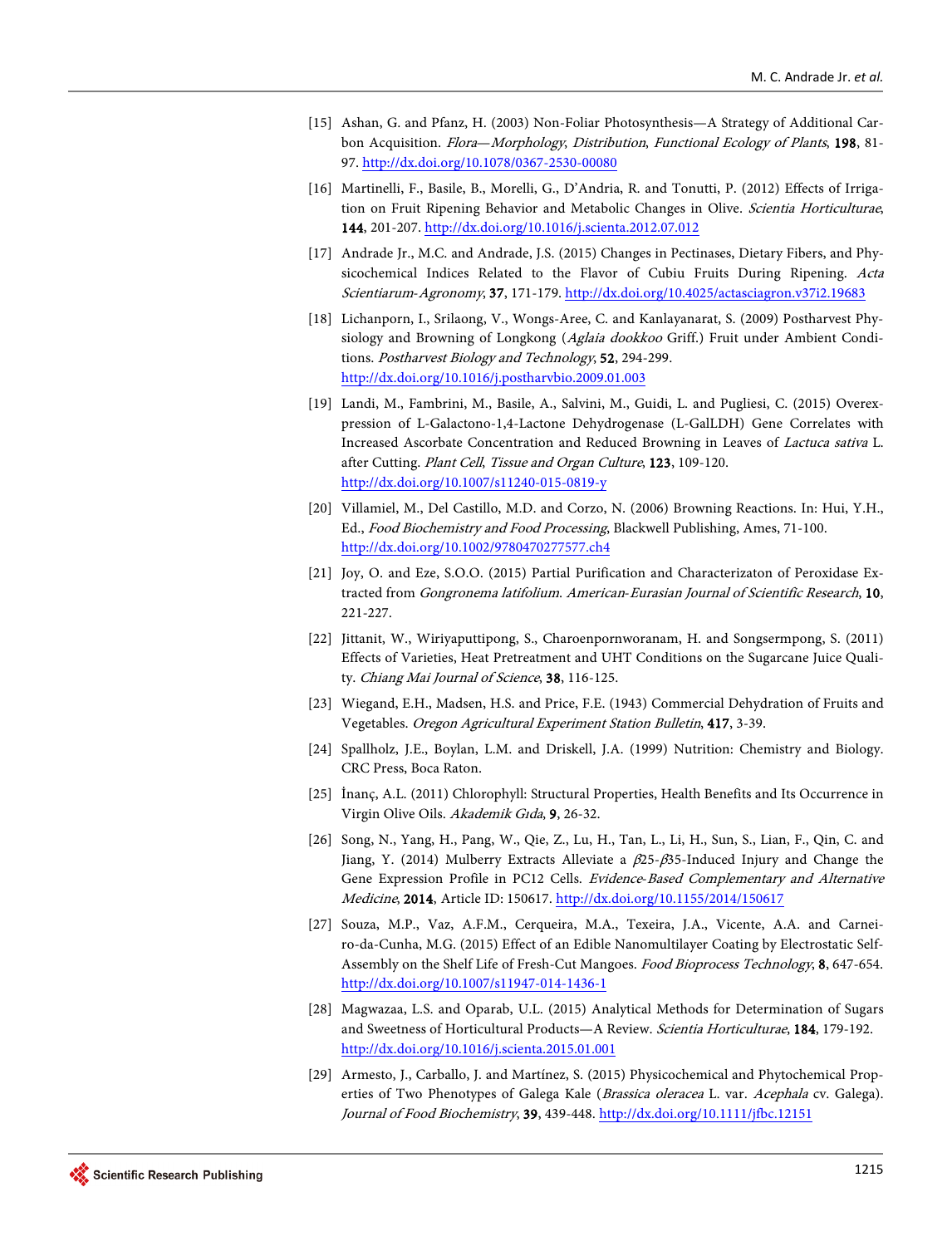- <span id="page-25-0"></span>[30] Keng, S.E., Al-Karkhi, A.F.M., Talib, M.K.M., Easa, A.M. and Hoong, C.L. (2015) An Investigation of Potential Fraud in Commercial Orange Juice Products in Malaysian Market by Cluster Analysis and Principal Component Analysis. Malaysian Journal of Analytical Sciences, 19, 377-387.
- <span id="page-25-1"></span>[31] Dorofejeva, K., Rakcejeva, T., Galoburda, R., Dukalska, L. and Kviesis, J. (2011) Vitamin C Content in Latvian Cranberries Dried in Convective and Microwave Vacuum Driers. Procedia Food Science, 1, 433-440[. http://dx.doi.org/10.1016/j.profoo.2011.09.067](http://dx.doi.org/10.1016/j.profoo.2011.09.067)
- <span id="page-25-2"></span>[32] Álvarez, R., Carvalho, C.P., Sierra, J., Lara, O., Cardona, D. and Londono-Londono, J. (2012) Citrus Juice Extraction Systems: Effect on Chemical Composition and Antioxidant Activity of Clementine Juice. Journal of Agricultural and Food Chemistry, 60, 774-781. <http://dx.doi.org/10.1021/jf203353h>
- <span id="page-25-3"></span>[33] Voragen, A.G.J., Coenen, G.-J., Verhoef, R.P. and Schols, H.A. (2009) Pectin, a Versatile Polysaccharide Present in Plant Cell Walls. Structural Chemistry, 20, 263-275. <http://dx.doi.org/10.1007/s11224-009-9442-z>
- <span id="page-25-4"></span>[34] Liu, Y., Che, F., Wang, L., Meng, R., Zhang, X. and Zhao, Z. (2013) Fruit Coloration and Anthocyanin Biosynthesis after Bag Removal in Non-Red and Red Apples ( $Malus \times domes$ -tica Borkh.). Molecules, 18, 1549-1563[. http://dx.doi.org/10.3390/molecules18021549](http://dx.doi.org/10.3390/molecules18021549)
- <span id="page-25-5"></span>[35] McGuire, R.G. (1992) Reporting of Objective Color Measurements. HortScience, 27, 1254-1255.
- <span id="page-25-6"></span>[36] Gözlekçi, Ş., Saraçoğlu, O., Onursal, E. and Özgen, M. (2011) Total Phenolic Distribution of Juice, Peel, and Seed Extracts of Four Pomegranate Cultivars. Pharmacognosy Magazine, 7, 161-164[. http://dx.doi.org/10.4103/0973-1296.80681](http://dx.doi.org/10.4103/0973-1296.80681)
- <span id="page-25-8"></span><span id="page-25-7"></span>[37] HUNTERLAB (1996) CIE L\*a\*b\* Color Scale. Application Note, 8, 1-4.
- [38] Yap, A.U.J., Tan, K.B.C. and Sameer, B. (1997) Comparison of Aesthetic Properties of Tooth-Colored Restorative Materials. Operative Dentistry, 22, 167-172.
- <span id="page-25-9"></span>[39] Oke, M. and Paliyath, G. (2006) Biochemistry of Vegetable Processing. In: Hui, Y.H., Ed., Food Biochemistry and Food Processing, Blackwell Publishing, Ames, 537-554. <http://dx.doi.org/10.1002/9780470277577.ch23>
- <span id="page-25-10"></span>[40] Potter, N.N. and Hotchkiss, J.H. (1998) Food Science. An Aspen Publication, Gaithersburg.
- <span id="page-25-11"></span>[41] Jen, J.J. and Robinson, M.L. (1984) Pectolytic Enzymes in Sweet Bell Peppers (Capsicum annum L.). Journal of Food Science, 49, 1085-1087. <http://dx.doi.org/10.1111/j.1365-2621.1984.tb10398.x>
- <span id="page-25-12"></span>[42] Andrade, J.S. (1991) Maturation Curves and Nutritional Characteristics of Camu-Camu Myrciaria duabia (HBK) Mark Vaughn Grown in Upland in the Brazilian Central Amazonia [Curvas de Maturação e Características Nutricionais do Camu-Camu Myrciaria duabia (HBK). Mc Vaugh Cultivado em Terra Firme na Amazônia Central Brasileira]. Thesis, Universidade Estadual de Campinas (UNICAMP), Campinas.
- <span id="page-25-13"></span>[43] Xie, X., Gu, W., Gao, S., Lu, S., Li, J., Pan, G., Wang, G. and Shen, S. (2013) Alternative Electron Transports Participate in the Maintenance of Violaxanthin De-Epoxidase Activity of Ulva sp. under Low Irradiance. PLoS ONE, 8, e78211. <http://dx.doi.org/10.1371/journal.pone.0078211>
- <span id="page-25-14"></span>[44] Arnon, D.I. (1949) Copper Enzymes in Isolated Chloroplasts. Polyphenoloxidase in Beta vulagaris. Plant Physiology, 24, 1-15[. http://dx.doi.org/10.1104/pp.24.1.1](http://dx.doi.org/10.1104/pp.24.1.1)
- <span id="page-25-15"></span>[45] Passos, L.P. (1996) Analytical and Laboratory Methods in Plant Physiology, Métodos Analíticos e Laboratoriais em Fisiologia Vegetal. EMBRAPA-CNPGL, Coronel Pacheco.
- <span id="page-25-16"></span>[46] Trindade Jr., G., Argolo, R.C., Da Silva, M.V., Teixeira, H.L. and Rego Júnior, N.O. (2010)

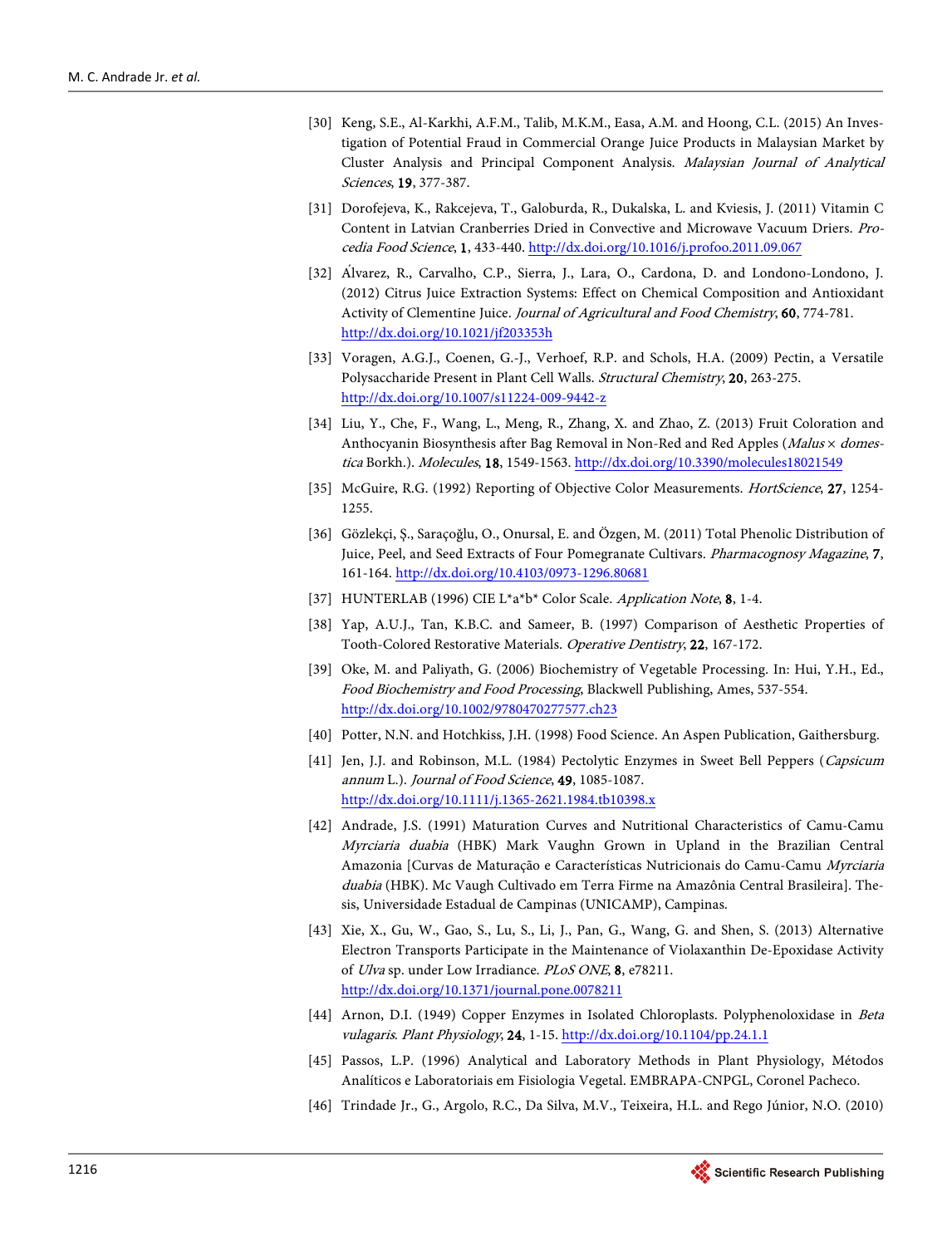Irrigation Effect on the Condensed Tannin Levels in Tanzania Grass [Efeito da Irrigação sobre os Teores de Taninos Condensados em Capim Tanzânia]. Publicações em Medicina Veterinária e Zootecnia, 4, 1-12.

- <span id="page-26-0"></span>[47] Lees, D.H. and Francis, F.J. (1972) Standardization of Pigment Analyses in Cranberries. HortScience, 7, 83-84.
- <span id="page-26-1"></span>[48] De Albuquerque, J.R.T., Dos Santos Formiga, A., Da Rocha, T.C., Da Costa, F.B. and De Oliveira Gondim, A.R. (2015) Beet Postharvest Quality Subjected to Fertilization with Fermented Biofertilizers [Qualidade Pós-colheita de Beterraba Submetida à Adubação com Biofertilizante Fermentado]. Revista Verde de Agroecologia e Desenvolvimento Sustentável, 10, 41-46. <http://dx.doi.org/10.18378/rvads.v10i3.3652>
- <span id="page-26-2"></span>[49] Xiao, H.-W., Bai, J.-W., Sun, D.-W. and Gao, Z.-J. (2014) The Application of Superheated Steam Impingement Blanching (SSIB) in Agricultural Products Processing—A Review. Journal of Food Engineering, 132, 39-47[. http://dx.doi.org/10.1016/j.jfoodeng.2014.01.032](http://dx.doi.org/10.1016/j.jfoodeng.2014.01.032)
- <span id="page-26-3"></span>[50] Elfnesh, F., Tekalign, T. and Solomon, W. (2011) Processing Quality of Improved Potato (Solanum tuberosum L.) Cultivars as Influenced by Growing Environment and Blanching. African Journal of Food Science, 5, 324-332.
- <span id="page-26-4"></span>[51] Badwaik, L.S., Gautam, G. and Deka S.C. (2015) Influence of Blanching on Antioxidant, Nutritional and Physical Properties of Bamboo Shoot. Journal of Agricultural Sciences, 10, 140-150[. http://dx.doi.org/10.4038/jas.v10i3.8067](http://dx.doi.org/10.4038/jas.v10i3.8067)
- <span id="page-26-5"></span>[52] Chaimanee, P. and Suntornwat, O. (1994) Changes in Carbohydrate Content During Fruit Ripening—A New Approach of Teaching of Carbohydrate Chemistry in Biochemistry Course. Biochemical Education, 22, 101-102. [http://dx.doi.org/10.1016/0307-4412\(94\)90098-1](http://dx.doi.org/10.1016/0307-4412(94)90098-1)
- <span id="page-26-6"></span>[53] Rosales-Reynoso, O.L., Agama-Acevedo, E., Aguirre-Cruz, A., Bello-Perez, L.A., Dufour, D. and Gibert, O. (2014) Physicochemical Evaluation of Cooking and Dessert Bananas (Musa sp.) Varieties. Agrociencia, 48, 387-401.
- <span id="page-26-7"></span>[54] Fuentesa, C.A., Tingb, K.W., Dupont-Gillainc, C., Steensmad, M., Talmad, A.G., Zuijderduind, R. and Van Vuurea, A.W. (2016) Effect of Humidity during Manufacturing on the Interfacial Strength of Non-Pre-Dried Flax Fibre/Unsaturated Polyester Composites. Composites Part A: Applied Science and Manufacturing, 84, 209-215. <http://dx.doi.org/10.1016/j.compositesa.2016.01.023>
- <span id="page-26-8"></span>[55] Masuda, Y. (1968) Role of Cell-Wall-Degrading Enzymes in Cell-Wall Loosening in Oat Coleoptiles. Planta, 83, 171-184[. http://dx.doi.org/10.1007/BF00385022](http://dx.doi.org/10.1007/BF00385022)
- <span id="page-26-9"></span>[56] Andrade Jr., M.C. and Andrade, J.S. (2015) Fermented Foods in General and Ethnic Fermented Foods in Particular. LAP Lambert Academic Publishing, Saarbrüken.
- <span id="page-26-10"></span>[57] Eswaran, S., Muir, J. and Chey, W.D. (2013) Fiber and Functional Gastrointestinal Disorders. The American Journal of Gastroenterology, 108, 718-727. <http://dx.doi.org/10.1038/ajg.2013.63>
- <span id="page-26-11"></span>[58] Bresinsky, A., Körner, C., Kadereit, J.W., Neuhaus, G. and Sonnewald, U. (2012) Strasburger's Textbook of Botany [Tratado de Botânica de Strasburger]. ARTMED, Porto Alegre.
- <span id="page-26-12"></span>[59] Bompadre, M.J., Fernández Bidondo, L., Silvani, V.A., Colombo, R.P., Pérgola, M., Pardo, A.G. and Godeas, A.M. (2015) Combined Effects of Arbuscular Mycorrhizal Fungi and Exogenous Cytokinins on Pomegranate (Punica granatum) under Two Contrasting Water Availability Conditions. Symbiosis, 65, 55-63[. http://dx.doi.org/10.1007/s13199-015-0318-2](http://dx.doi.org/10.1007/s13199-015-0318-2)
- <span id="page-26-13"></span>[60] Yuan, J.-M., Gao, Y.-T., Ong, C.-N., Ross, R.K. and Yu, M.C. (2006) Prediagnostic Level of Serum Retinol in Relation to Reduced Risk of Hepatocellular Carcinoma. Journal of the Na-tional Cancer Institute, 98, 482-490[. http://dx.doi.org/10.1093/jnci/djj104](http://dx.doi.org/10.1093/jnci/djj104)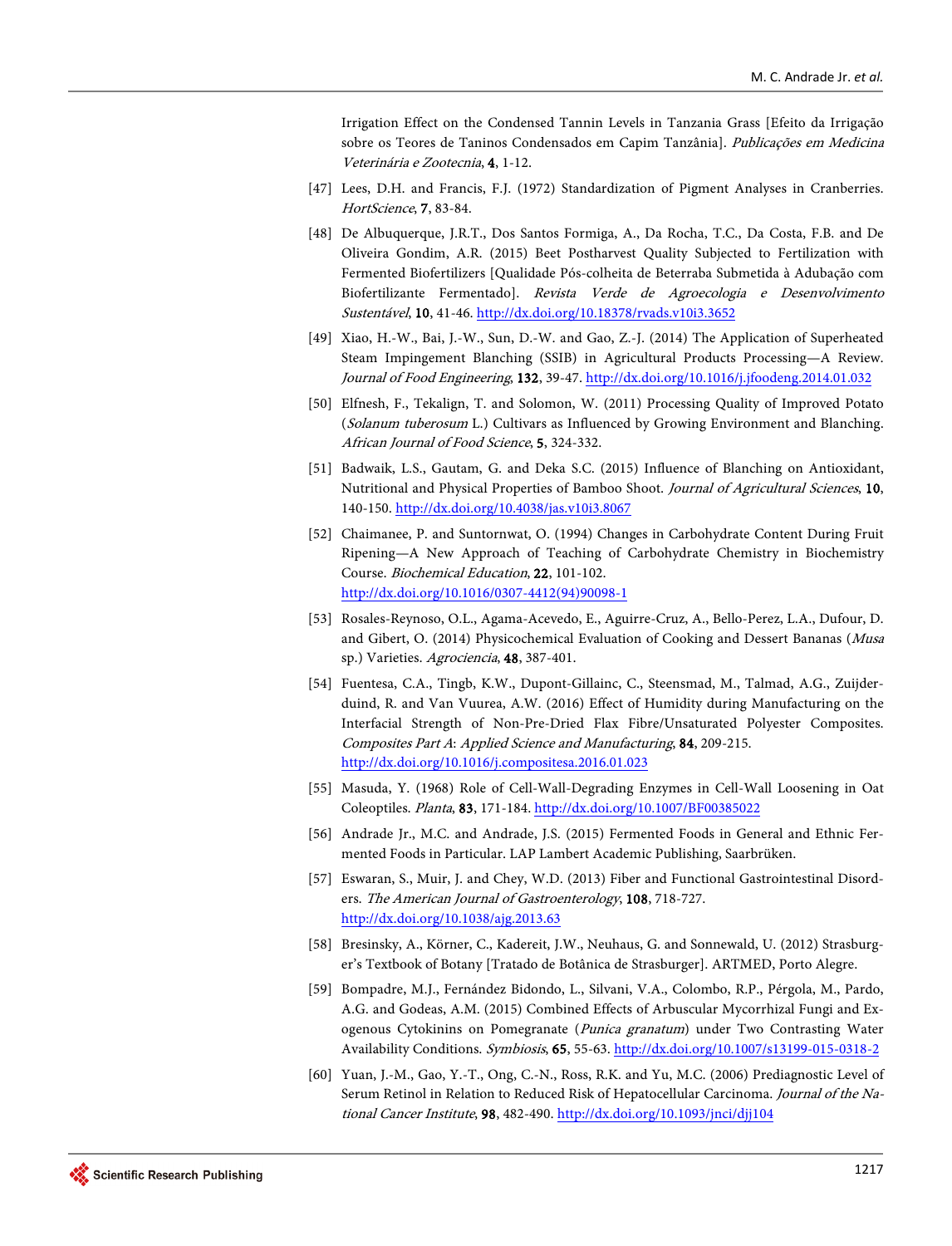- <span id="page-27-0"></span>[61] Tang, G. (2001) Bioconversion of Dietary Provitamin A Carotenoids to Vitamin A in Humans. American Journal of Clinical Nutrition, 91, 1468S-1473S. <http://dx.doi.org/10.3945/ajcn.2010.28674G>
- <span id="page-27-1"></span>[62] Harrison, E.H. (2012) Mechanisms Involved in the Intestinal Absorption of Dietary Vitamin A and Provitamin A Carotenoids. Biochimica et Biophysica Acta, 1821, 70-77. <http://dx.doi.org/10.1016/j.bbalip.2011.06.002>
- <span id="page-27-2"></span>[63] Plaisancié, J., Brémond-Gignac, D., Demeer, B., Gaston, V., Verloes, A., Fares-Taie, L., Gerber, S., Rozet, J.-M., Calvas, P. and Chassaing, N. (2016) Incomplete Penetrance of Biallelic ALDH1A3 Mutations. European Journal of Medical Genetics, 59, 215-218. <http://dx.doi.org/10.1016/j.ejmg.2016.02.004>
- <span id="page-27-3"></span>[64] National Academy of Sciences (2000) Dietary Reference Intakes for Vitamin C, Vitamin E, Selenium, and Carotenoids. National Academy Press, Washington DC.
- <span id="page-27-4"></span>[65] Schaneberg, B. (2011) AOAC Proposal on Flavonoid Measurement and Terminology. AOAC International, Rockville.
- <span id="page-27-5"></span>[66] Mandel, T., Rogachev, I., Venger, I., Mintz-Oron, S., Aharoni, A. and Adato A. (2007) The Ins and Outs of Tomato Fruit Peel Metabolome. Acta Horticulturae, 814, 465-474.
- <span id="page-27-6"></span>[67] Lara, I., Belge, B. and Goulao, L.F. (2015) A Focus on the Biosynthesis and Composition of Cuticle in Fruits. Journal of Agricultural and Food Chemistry, 63, 4005-4019. <http://dx.doi.org/10.1021/acs.jafc.5b00013>
- <span id="page-27-7"></span>[68] Lownds, N.K., Banaras, M. and Bosland, P.W. (1994) Postharvest Water Loss and Storage Quality of Nine Pepper (Capsicum) Cultivars. HortScience, 29, 191-193.
- <span id="page-27-8"></span>[69] Díaz-Pérez, J.C., Muy-Rangel, M.D. and Mascorro, A.G. (2007) Fruit Size and Stage of Ripeness Affect Postharvest Water Loss in Bell Pepper Fruit (Capsicum annuum L.). Journal of the Science of Food and Agriculture, 87, 68-73[. http://dx.doi.org/10.1002/jsfa.2672](http://dx.doi.org/10.1002/jsfa.2672)
- <span id="page-27-9"></span>[70] Tapia, M.R., Gutierrez-Pacheco, M.M., Vazquez-Armenta, F.J., Aguilar, G.A.G., Zavala, J.F.A., Rahman, M.S. and Siddiqui, M.W. (2015) Washing, Peeling and Cutting of Fresh-Cut Fruits and Vegetables. In: Siddiqui, M.W. and Rahman, M.S., Eds., Minimally Processed Foods, Springer, Berlin, 57-78[. http://dx.doi.org/10.1007/978-3-319-10677-9\\_4](http://dx.doi.org/10.1007/978-3-319-10677-9_4)
- <span id="page-27-10"></span>[71] Cunha, A.G. (1991) Nova Fronteira Etymological Dictionary of the Portuguese Language [Dicionário Etimológico Nova Fronteira da Língua Portuguesa]. Nova Fronteira, Rio de Janeiro.
- <span id="page-27-11"></span>[72] Hasegawa, S. and Miyake, M. (1996) Biochemistry and Biological Functions of Citrus Limonoids. Food Reviews International, 12, 413-435. <http://dx.doi.org/10.1080/87559129609541089>
- <span id="page-27-12"></span>[73] Correia, S., Gonçalves, B., Aires, A., Silva, A., Ferreira, L., Carvalho, R., Fernandes, H., Freitas, C., Carnide, V. and Silva, A.P. (2016) Effect of Harvest Year and Altitude on Nutritional and Biometric Characteristics of Blueberry Cultivars. Journal of Chemistry, 2016, Article ID: 8648609.<http://dx.doi.org/10.1155/2016/8648609>
- <span id="page-27-13"></span>[74] Magiorkinis, E., Beloukas, A. and Diamantis, A. (2011) Scurvy: Past, Present and Future. European Journal of Internal Medicine, 22, 147-152. <http://dx.doi.org/10.1016/j.ejim.2010.10.006>
- <span id="page-27-14"></span>[75] Trippe, B.S., Barrentine, L.W., Curole, M.V. and Tipa, E. (2016) Nutritional Management of Patients with Diabetic Peripheral Neuropathy with L-Methylfolate-Methylcobalamin-Pyridoxal-5-Phosphate: Results of a Real-World Patient Experience Trial. Current Medical Research & Opinion, 32, 219-227. <http://dx.doi.org/10.1185/03007995.2015.1103215>
- <span id="page-27-15"></span>[76] Siegel, B.V. (1993) Vitamin C and the Immune Response in Health and Disease. In: Klurfeld, D.M., Ed., Nutrition and Immunology, Springer, New York, 167-196.